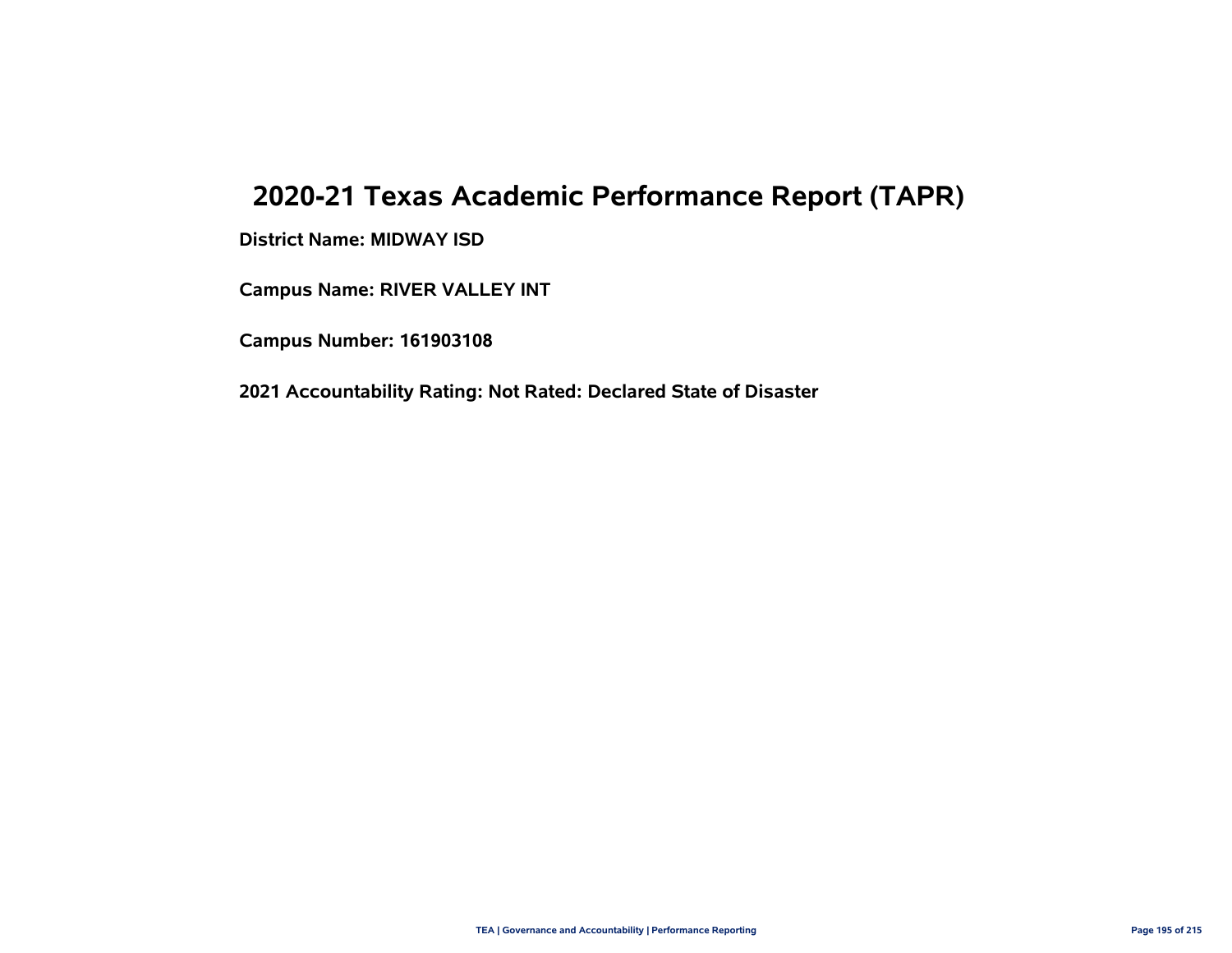**This page is intentionally blank.**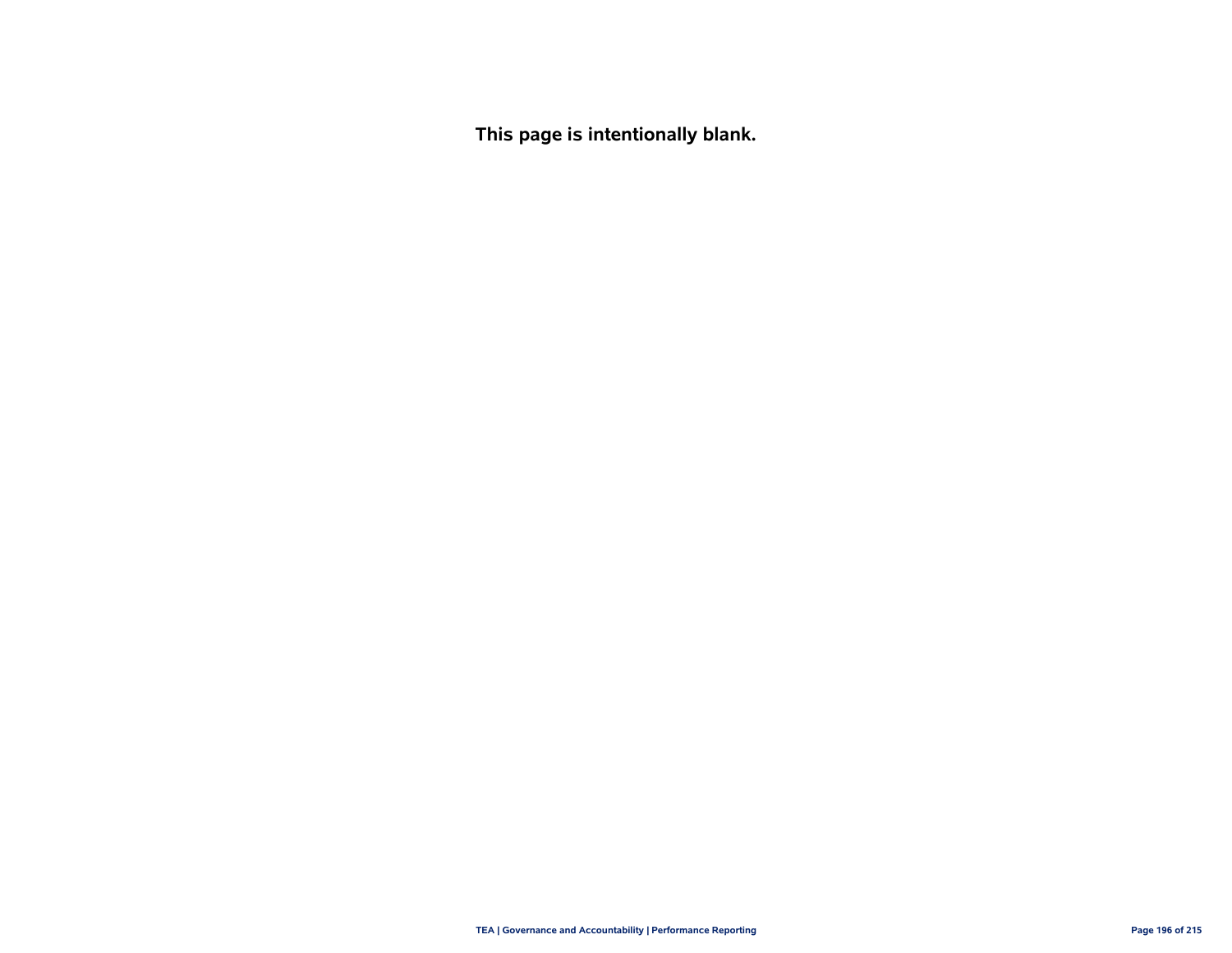# Texas Education Agency **2020-21 STAAR Performance (TAPR) RIVER VALLEY INT (161903108) - MIDWAY ISD - MCLENNAN COUNTY**

Due to the cancellation of spring 2020 STAAR, 2021 and 2019 STAAR data are shown.

|                                       |               |     |     |     |                                                                         |     |     |                 |         |                          | Two         |                |              |                                  | Non-  |      | EB/EL<br>(Current                                                                                                                     |
|---------------------------------------|---------------|-----|-----|-----|-------------------------------------------------------------------------|-----|-----|-----------------|---------|--------------------------|-------------|----------------|--------------|----------------------------------|-------|------|---------------------------------------------------------------------------------------------------------------------------------------|
|                                       |               |     |     |     |                                                                         |     |     |                 |         |                          | or          | <b>Special</b> |              | <b>Special Continu- Continu-</b> |       |      | $\&$                                                                                                                                  |
|                                       | <b>School</b> |     |     |     | <b>African</b>                                                          |     |     | <b>American</b> |         | Pacific                  | <b>More</b> | Ed             | Ed           | ously                            | ously | Econ | Year State District Campus American Hispanic White Indian Asian Islander Races (Current) (Former) Enrolled Enrolled Disady Monitored) |
|                                       |               |     |     |     | STAAR Performance Rates by Tested Grade, Subject, and Performance Level |     |     |                 |         |                          |             |                |              |                                  |       |      |                                                                                                                                       |
| Grade 5 Reading+                      |               |     |     |     |                                                                         |     |     |                 |         |                          |             |                |              |                                  |       |      |                                                                                                                                       |
| At Approaches Grade Level or<br>Above | 2021          | 73% | 86% | 88% | 72%                                                                     | 79% | 92% |                 | $-100%$ |                          | 89%         | 50%            | $\ast$       | 90%                              | 82%   | 81%  | 91%                                                                                                                                   |
|                                       | 2019          | 86% | 93% | 92% | 69%                                                                     | 91% | 96% |                 | 75%     | $\sim$                   | 86%         | 50%            | $\ast$       | 94%                              | 89%   | 82%  | 91%                                                                                                                                   |
| At Meets Grade Level or Above         | 2021          | 46% | 64% | 69% | 44%                                                                     | 53% | 75% |                 | 86%     | $\overline{a}$           | 67%         | 33%            | $\ast$       | 72%                              | 59%   | 44%  | 55%                                                                                                                                   |
|                                       | 2019          | 54% | 73% | 77% | 48%                                                                     | 64% | 85% |                 | 63%     | $\sim$                   | 71%         | 31%            | $\ast$       | 78%                              | 75%   | 62%  | 64%                                                                                                                                   |
| At Masters Grade Level                | 2021          | 30% | 46% | 52% | 20%                                                                     | 30% | 61% |                 | 71%     | $\overline{\phantom{a}}$ | 33%         | 14%            | $\pmb{\ast}$ | 55%                              | 42%   | 22%  | 45%                                                                                                                                   |
|                                       | 2019          | 29% | 46% | 51% | 21%                                                                     | 30% | 62% |                 | 25%     |                          | 43%         | 3%             | $\ast$       | 56%                              | 41%   | 29%  | 45%                                                                                                                                   |
| <b>Grade 5 Mathematics+</b>           |               |     |     |     |                                                                         |     |     |                 |         |                          |             |                |              |                                  |       |      |                                                                                                                                       |
| At Approaches Grade Level or<br>Above | 2021          | 70% | 91% | 94% | 88%                                                                     | 91% | 95% |                 | $-100%$ |                          | 89%         | 64%            | $\ast$       | 94%                              | 93%   | 86%  | 100%                                                                                                                                  |
|                                       | 2019          | 90% | 96% | 94% | 79%                                                                     | 96% | 97% |                 | 88%     |                          | 86%         | 56%            | $\ast$       | 95%                              | 93%   | 86%  | 91%                                                                                                                                   |
| At Meets Grade Level or Above         | 2021          | 44% | 71% | 76% | 52%                                                                     | 67% | 82% |                 | $-100%$ |                          | 56%         | 36%            | $\ast$       | 78%                              | 72%   | 55%  | 82%                                                                                                                                   |
|                                       | 2019          | 58% | 79% | 82% | 59%                                                                     | 85% | 85% |                 | 75%     |                          | 71%         | 44%            | $\ast$       | 84%                              | 77%   | 66%  | 82%                                                                                                                                   |
| At Masters Grade Level                | 2021          | 25% | 48% | 52% | 24%                                                                     | 40% | 59% |                 | 71%     |                          | 33%         | 17%            | $\ast$       | 56%                              | 42%   | 32%  | 64%                                                                                                                                   |
|                                       | 2019          | 36% | 57% | 61% | 28%                                                                     | 51% | 69% |                 | 50%     |                          | 57%         | 8%             | $\ast$       | 66%                              | 51%   | 35%  | 55%                                                                                                                                   |
| <b>Grade 5 Science</b>                |               |     |     |     |                                                                         |     |     |                 |         |                          |             |                |              |                                  |       |      |                                                                                                                                       |
| At Approaches Grade Level or<br>Above | 2021          | 62% | 84% | 89% | 84%                                                                     | 84% | 91% | الد             | 86%     |                          | $-100%$     | 67%            | $\ast$       | 92%                              | 82%   | 75%  | 82%                                                                                                                                   |
|                                       | 2019          | 75% | 89% | 93% | 72%                                                                     | 91% | 97% |                 | 88%     |                          | 86%         | 64%            | $\ast$       | 94%                              | 93%   | 84%  | 91%                                                                                                                                   |
| At Meets Grade Level or Above         | 2021          | 31% | 59% | 70% | 52%                                                                     | 51% | 76% |                 | 71%     |                          | 89%         | 42%            | $\ast$       | 74%                              | 61%   | 45%  | 64%                                                                                                                                   |
|                                       | 2019          | 49% | 72% | 82% | 45%                                                                     | 77% | 90% |                 | 75%     | $\overline{\phantom{a}}$ | 71%         | 44%            | $\ast$       | 84%                              | 78%   | 62%  | 82%                                                                                                                                   |
| At Masters Grade Level                | 2021          | 13% | 29% | 37% | 12%                                                                     | 21% | 44% |                 | 29%     | $\overline{a}$           | 44%         | 11%            | $\ast$       | 40%                              | 27%   | 21%  | 18%                                                                                                                                   |
|                                       | 2019          | 24% | 46% | 59% | 31%                                                                     | 40% | 68% |                 | 50%     | $\blacksquare$           | 57%         | 3%             | $\ast$       | 63%                              | 49%   | 35%  | 55%                                                                                                                                   |
| <b>Grade 6 Reading</b>                |               |     |     |     |                                                                         |     |     |                 |         |                          |             |                |              |                                  |       |      |                                                                                                                                       |
| At Approaches Grade Level or<br>Above | 2021          | 62% | 82% | 83% | 50%                                                                     | 68% | 89% |                 | 92%     | $\ast$                   | 100%        | 29%            | $\ast$       | 85%                              | 77%   | 67%  | 80%                                                                                                                                   |
|                                       | 2019          | 68% | 87% | 89% | 75%                                                                     | 79% | 92% |                 | $-100%$ |                          | 93%         | 33%            | $\ast$       | 92%                              | 82%   | 73%  | 63%                                                                                                                                   |
| At Meets Grade Level or Above         | 2021          | 32% | 48% | 55% | 33%                                                                     | 28% | 62% |                 | 83%     | $\ast$                   | 100%        | 13%            | $\ast$       | 56%                              | 54%   | 31%  | 30%                                                                                                                                   |
|                                       | 2019          | 37% | 58% | 64% | 42%                                                                     | 47% | 71% |                 | 91%     |                          | 57%         | 13%            | $\ast$       | 70%                              | 49%   | 35%  | 50%                                                                                                                                   |
| At Masters Grade Level                | 2021          | 15% | 27% | 33% | 11%                                                                     | 6%  | 37% |                 | 83%     | $\ast$                   | 100%        | 6%             | $\ast$       | 33%                              | 33%   | 17%  | 20%                                                                                                                                   |
|                                       | 2019          | 18% | 32% | 38% | 17%                                                                     | 28% | 43% |                 | 64%     |                          | 36%         | $0\%$          | $\ast$       | 41%                              | 31%   | 18%  | 38%                                                                                                                                   |
| <b>Grade 6 Mathematics</b>            |               |     |     |     |                                                                         |     |     |                 |         |                          |             |                |              |                                  |       |      |                                                                                                                                       |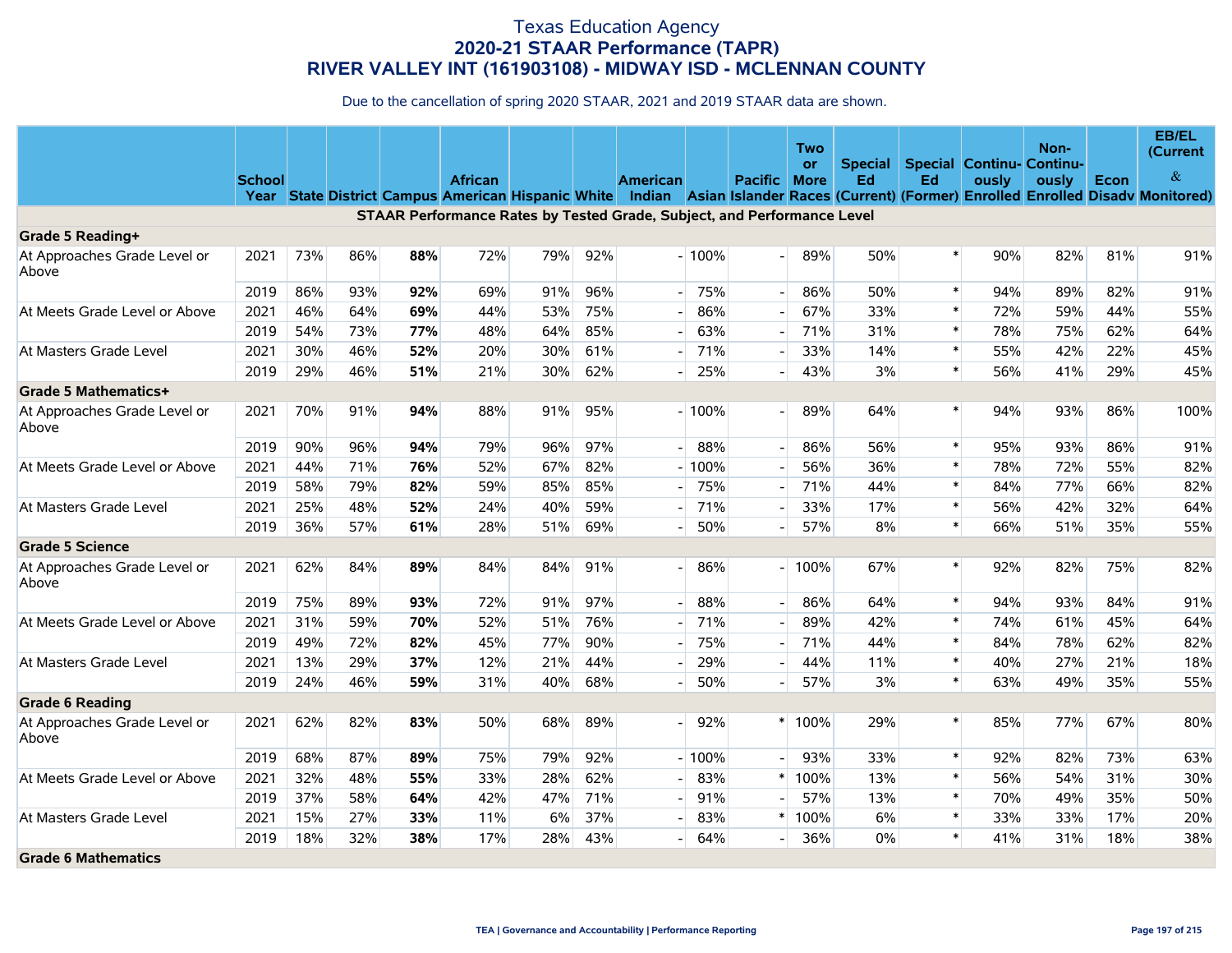# Texas Education Agency **2020-21 STAAR Performance (TAPR) RIVER VALLEY INT (161903108) - MIDWAY ISD - MCLENNAN COUNTY**

Due to the cancellation of spring 2020 STAAR, 2021 and 2019 STAAR data are shown.

|                                       |               |     |     |     |                                               |     |     |                          |         |                          | <b>Two</b>               |                      |              |                                           | Non-  |      | EB/EL<br>(Current                                                                  |
|---------------------------------------|---------------|-----|-----|-----|-----------------------------------------------|-----|-----|--------------------------|---------|--------------------------|--------------------------|----------------------|--------------|-------------------------------------------|-------|------|------------------------------------------------------------------------------------|
|                                       | <b>School</b> |     |     |     | <b>African</b>                                |     |     | <b>American</b>          |         | <b>Pacific</b>           | <b>or</b><br><b>More</b> | <b>Special</b><br>Ed | Ed           | <b>Special Continu- Continu-</b><br>ously | ously | Econ | $\&$                                                                               |
|                                       | Year          |     |     |     | State District Campus American Hispanic White |     |     |                          |         |                          |                          |                      |              |                                           |       |      | Indian Asian Islander Races (Current) (Former) Enrolled Enrolled Disady Monitored) |
| At Approaches Grade Level or<br>Above | 2021          | 68% | 90% | 93% | 78%                                           | 89% | 95% |                          | $-100%$ | $\ast$                   | 100%                     | 45%                  |              | 93%                                       | 93%   | 84%  | 100%                                                                               |
|                                       | 2019          | 81% | 94% | 94% | 83%                                           | 90% | 96% |                          | $-100%$ |                          | 93%                      | 53%                  | $\ast$       | 95%                                       | 91%   | 86%  | 100%                                                                               |
| At Meets Grade Level or Above         | 2021          | 36% | 62% | 75% | 33%                                           | 57% | 83% |                          | 92%     | *                        | 100%                     | 26%                  | $\ast$       | 78%                                       | 71%   | 55%  | 70%                                                                                |
|                                       | 2019          | 47% | 74% | 83% | 67%                                           | 69% | 89% |                          | 91%     |                          | 86%                      | 33%                  | $\ast$       | 86%                                       | 77%   | 69%  | 75%                                                                                |
| At Masters Grade Level                | 2021          | 15% | 35% | 50% | 17%                                           | 21% | 57% |                          | 83%     | $\ast$                   | 100%                     | 6%                   | $\ast$       | 53%                                       | 43%   | 25%  | 50%                                                                                |
|                                       | 2019          | 21% | 41% | 48% | 25%                                           | 38% | 53% |                          | 73%     |                          | 43%                      | 3%                   | $\ast$       | 51%                                       | 40%   | 20%  | 50%                                                                                |
| <b>All Grades All Subjects</b>        |               |     |     |     |                                               |     |     |                          |         |                          |                          |                      |              |                                           |       |      |                                                                                    |
| At Approaches Grade Level or<br>Above | 2021          | 67% | 84% | 89% | 76%                                           | 82% | 92% | $\overline{\phantom{a}}$ | 96%     | ∗                        | 95%                      | 52%                  | 100%         | 91%                                       | 86%   | 79%  | 91%                                                                                |
|                                       | 2019          | 78% | 89% | 92% | 76%                                           | 89% | 96% | $\overline{a}$           | 91%     |                          | 90%                      | 52%                  | 100%         | 94%                                       | 89%   | 82%  | 88%                                                                                |
| At Meets Grade Level or Above         | 2021          | 41% | 61% | 69% | 44%                                           | 51% | 76% |                          | 87%     | $\ast$                   | 78%                      | 31%                  | 94%          | 72%                                       | 63%   | 46%  | 60%                                                                                |
|                                       | 2019          | 50% | 67% | 78% | 52%                                           | 67% | 84% |                          | 80%     |                          | 71%                      | 34%                  | 71%          | 80%                                       | 72%   | 59%  | 71%                                                                                |
| At Masters Grade Level                | 2021          | 18% | 33% | 45% | 17%                                           | 23% | 51% |                          | 71%     | $\ast$                   | 54%                      | 11%                  | 56%          | 47%                                       | 37%   | 23%  | 40%                                                                                |
|                                       | 2019          | 24% | 38% | 51% | 24%                                           | 37% | 59% |                          | 54%     |                          | 45%                      | 4%                   | 43%          | 55%                                       | 42%   | 28%  | 49%                                                                                |
| <b>All Grades ELA/Reading</b>         |               |     |     |     |                                               |     |     |                          |         |                          |                          |                      |              |                                           |       |      |                                                                                    |
| At Approaches Grade Level or<br>Above | 2021          | 68% | 83% | 85% | 63%                                           | 73% | 90% | $\overline{\phantom{a}}$ | 95%     | $\ast$                   | 93%                      | 40%                  | 100%         | 88%                                       | 79%   | 74%  | 86%                                                                                |
|                                       | 2019          | 75% | 88% | 90% | 72%                                           | 85% | 94% | $\overline{\phantom{a}}$ | 89%     | $\overline{a}$           | 90%                      | 42%                  | $\ast$       | 93%                                       | 85%   | 78%  | 79%                                                                                |
| At Meets Grade Level or Above         | 2021          | 45% | 61% | 62% | 40%                                           | 40% | 69% |                          | 84%     | $\ast$                   | 79%                      | 24%                  | 83%          | 64%                                       | 56%   | 38%  | 43%                                                                                |
|                                       | 2019          | 48% | 66% | 70% | 45%                                           | 54% | 78% |                          | 79%     | $\overline{a}$           | 62%                      | 23%                  | $\pmb{\ast}$ | 74%                                       | 63%   | 50%  | 58%                                                                                |
| At Masters Grade Level                | 2021          | 18% | 30% | 42% | 16%                                           | 18% | 49% |                          | 79%     | $\ast$                   | 57%                      | 10%                  | 50%          | 44%                                       | 37%   | 20%  | 33%                                                                                |
|                                       | 2019          | 21% | 35% | 44% | 19%                                           | 29% | 52% |                          | 47%     | $\overline{\phantom{a}}$ | 38%                      | 2%                   | $\pmb{\ast}$ | 48%                                       | 36%   | 24%  | 42%                                                                                |
| <b>All Grades Mathematics</b>         |               |     |     |     |                                               |     |     |                          |         |                          |                          |                      |              |                                           |       |      |                                                                                    |
| At Approaches Grade Level or<br>Above | 2021          | 66% | 86% | 93% | 84%                                           | 90% | 95% |                          | $-100%$ | $\ast$                   | 93%                      | 55%                  | 100%         | 93%                                       | 93%   | 85%  | 100%                                                                               |
|                                       | 2019          | 82% | 91% | 94% | 81%                                           | 92% | 96% |                          | 95%     |                          | 90%                      | 55%                  | $\ast$       | 95%                                       | 92%   | 86%  | 95%                                                                                |
| At Meets Grade Level or Above         | 2021          | 37% | 62% | 76% | 44%                                           | 62% | 82% |                          | 95%     | $\ast$                   | 71%                      | 31%                  | 100%         | 78%                                       | 71%   | 55%  | 76%                                                                                |
|                                       | 2019          | 52% | 69% | 83% | 62%                                           | 76% | 87% |                          | 84%     |                          | 81%                      | 39%                  | $\ast$       | 85%                                       | 77%   | 67%  | 79%                                                                                |
| At Masters Grade Level                | 2021          | 18% | 35% | 51% | 21%                                           | 30% | 58% |                          | 79%     | $\ast$                   | 57%                      | 12%                  | 67%          | 54%                                       | 43%   | 28%  | 57%                                                                                |
|                                       | 2019          | 26% | 42% | 54% | 26%                                           | 44% | 61% |                          | 63%     |                          | 48%                      | 6%                   | $\ast$       | 58%                                       | 45%   | 28%  | 53%                                                                                |
| <b>All Grades Science</b>             |               |     |     |     |                                               |     |     |                          |         |                          |                          |                      |              |                                           |       |      |                                                                                    |
| At Approaches Grade Level or<br>Above | 2021          | 71% | 87% | 89% | 84%                                           | 84% | 91% | $\overline{a}$           | 86%     |                          | $-100%$                  | 67%                  | $\ast$       | 92%                                       | 82%   | 75%  | 82%                                                                                |
|                                       | 2019          | 81% | 92% | 93% | 72%                                           | 91% | 97% |                          | 88%     |                          | 86%                      | 64%                  | $\ast$       | 94%                                       | 93%   | 84%  | 91%                                                                                |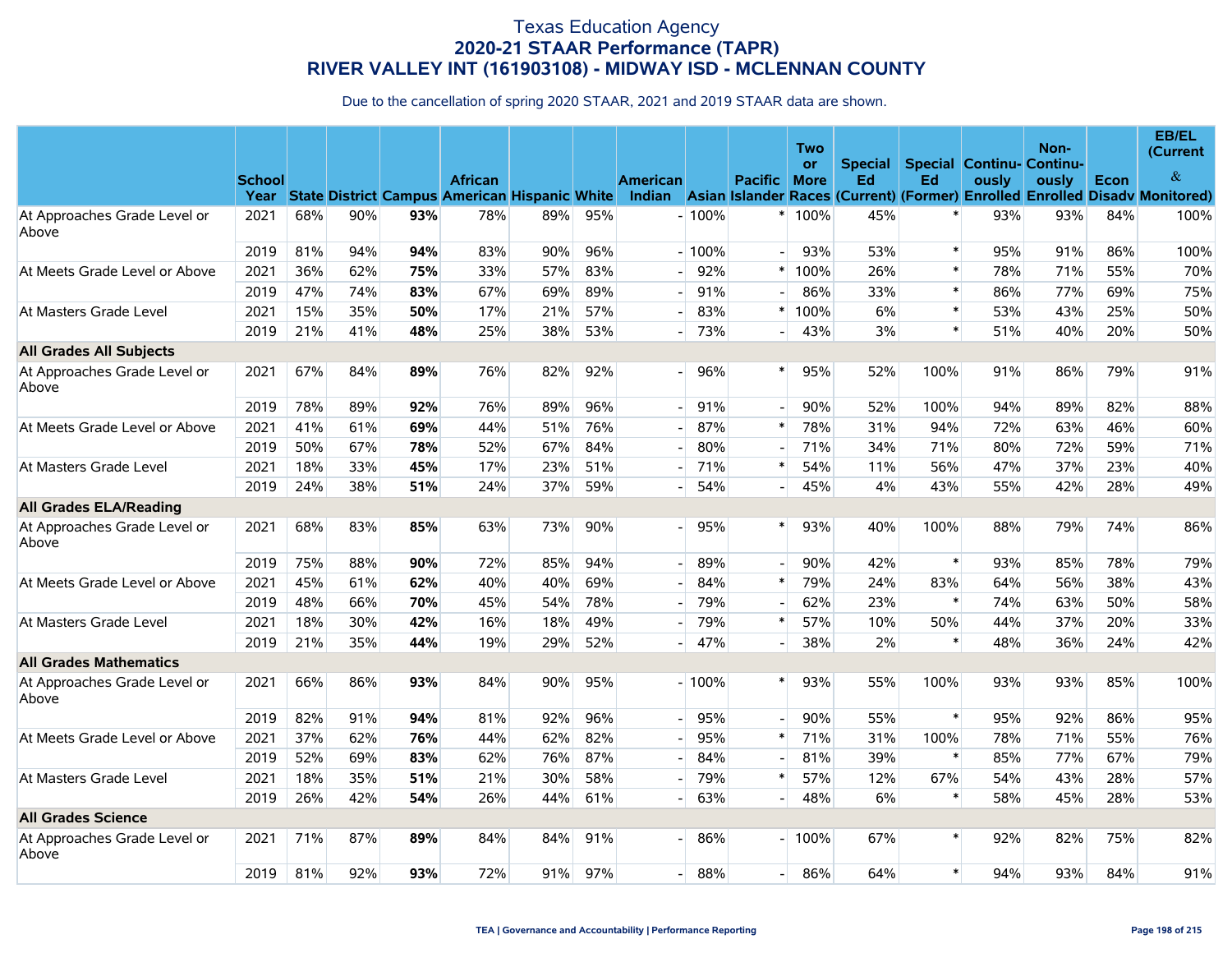# Texas Education Agency **2020-21 STAAR Performance (TAPR) RIVER VALLEY INT (161903108) - MIDWAY ISD - MCLENNAN COUNTY**

Due to the cancellation of spring 2020 STAAR, 2021 and 2019 STAAR data are shown.

|                               | <b>School</b><br>Year |     |     |     | <b>African</b><br><b>State District Campus American Hispanic White</b> |     |        | <b>American</b><br><b>Indian</b> |     | <b>Pacific More</b> | Two<br>or | <b>Special</b><br>Ed | Ed | ously | Non-<br><b>Special Continu- Continu-</b><br>ously | Econ | <b>EB/EL</b><br>(Current<br>$\alpha$<br>Asian Islander Races (Current) (Former) Enrolled Enrolled Disady Monitored) |
|-------------------------------|-----------------------|-----|-----|-----|------------------------------------------------------------------------|-----|--------|----------------------------------|-----|---------------------|-----------|----------------------|----|-------|---------------------------------------------------|------|---------------------------------------------------------------------------------------------------------------------|
| At Meets Grade Level or Above | 2021                  | 44% | 68% | 70% | 52%                                                                    | 51% | 76%    |                                  | 71% |                     | 89%       | 42%                  |    | 74%   | 61%                                               | 45%  | 64%                                                                                                                 |
|                               | 2019                  | 54% | 76% | 82% | 45%                                                                    | 77% | $90\%$ |                                  | 75% |                     | 71%       | 44%                  |    | 84%   | 78%                                               | 62%  | 82%                                                                                                                 |
| At Masters Grade Level        | 2021                  | 20% | 41% | 37% | 12%                                                                    | 21% | 44%    |                                  | 29% |                     | 44%       | 11%                  |    | 40%   | 27%                                               | 21%  | 18%                                                                                                                 |
|                               | 2019                  | 25% | 46% | 59% | 31%                                                                    | 40% | 68%    |                                  | 50% |                     | 57%       | 3%                   |    | 63%   | 49%                                               | 35%  | 55%                                                                                                                 |

\* Indicates results are masked due to small numbers to protect student confidentiality.

- Indicates there are no students in the group.

+ Indicates that rates for reading and mathematics are based on the cumulative results from the first and second administrations of STAAR.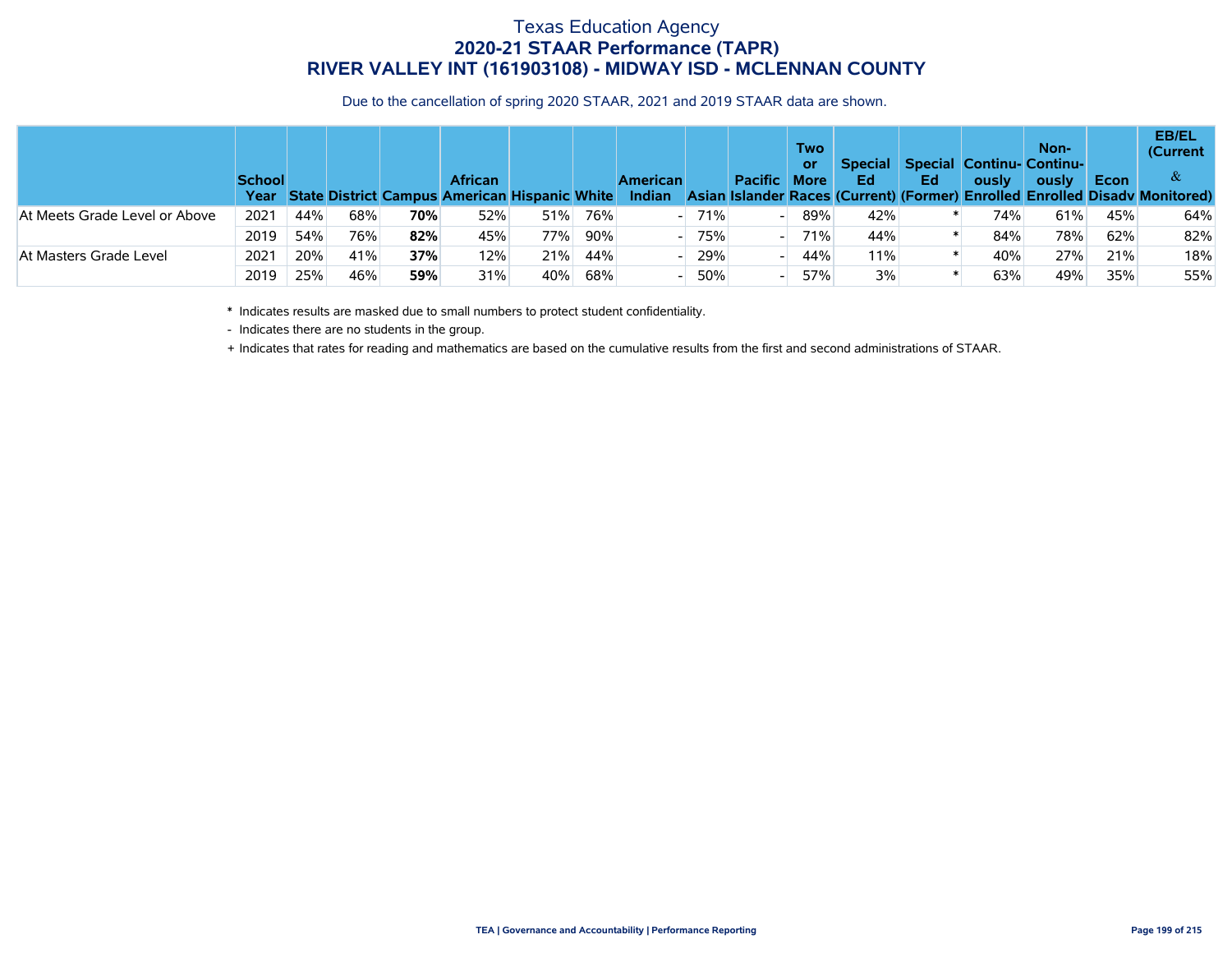## Texas Education Agency **2018-19 Progress (TAPR) RIVER VALLEY INT (161903108) - MIDWAY ISD - MCLENNAN COUNTY**

Due to the cancellation of spring 2020 STAAR, 2019 and 2018 progress data are shown.

|                          | <b>School</b><br>Year |    |    |    | <b>African</b><br><b>State District Campus American Hispanic White</b> |    |    | <b>American</b><br><b>Indian</b> |    | <b>Pacific</b>           | <b>Twoor</b><br><b>More</b> | Special  <br>Ed<br>Asian Islander Races (Current) (Former) | Ed.    | ously | Non-<br><b>Special Continu- Continu-</b><br>ously | Econ | <b>EB/EL</b><br>(Current<br>$\&$<br><b>Enrolled Enrolled Disady Monitored)</b> |
|--------------------------|-----------------------|----|----|----|------------------------------------------------------------------------|----|----|----------------------------------|----|--------------------------|-----------------------------|------------------------------------------------------------|--------|-------|---------------------------------------------------|------|--------------------------------------------------------------------------------|
|                          |                       |    |    |    | School Progress Domain - Academic Growth Score by Grade and Subject    |    |    |                                  |    |                          |                             |                                                            |        |       |                                                   |      |                                                                                |
| Grade 5 ELA/Reading      | 2019                  | 81 | 85 | 84 | 63                                                                     | 82 | 89 | $\overline{\phantom{a}}$         | 50 | $\overline{\phantom{0}}$ | 71                          | 47                                                         | $\ast$ | 83    | 86                                                | 78   | 82                                                                             |
|                          | 2018                  | 80 | 82 | 81 | 84                                                                     | 88 | 78 | $\ast$                           | 90 | $\overline{\phantom{a}}$ | 100                         | 50                                                         | $\ast$ | 82    | 79                                                | 74   | 90                                                                             |
| Grade 5 Mathematics      | 2019                  | 83 | 91 | 88 | 79                                                                     | 88 | 89 | $\overline{\phantom{a}}$         | 81 | $\overline{\phantom{a}}$ | 79                          | 66                                                         | $\ast$ | 90    | 83                                                | 78   | 100                                                                            |
|                          | 2018                  | 81 | 86 | 81 | 71                                                                     | 83 | 82 | $\ast$                           | 90 | $\overline{\phantom{a}}$ | 65                          | 44                                                         | $\ast$ | 83    | 77                                                | 73   | 95                                                                             |
| Grade 6 ELA/Reading      | 2019                  | 42 | 53 | 52 | 39                                                                     | 43 | 56 | $\overline{\phantom{a}}$         | 68 | $\overline{\phantom{a}}$ | 42                          | 27                                                         | $\ast$ | 55    | 44                                                | 39   | 44                                                                             |
|                          | 2018                  | 47 | 51 | 52 | 36                                                                     | 53 | 55 | $\overline{\phantom{a}}$         | 13 | $\overline{\phantom{a}}$ | 61                          | 43                                                         | $\ast$ | 53    | 51                                                | 41   | 29                                                                             |
| Grade 6 Mathematics      | 2019                  | 54 | 70 | 71 | 63                                                                     | 66 | 75 | $\overline{\phantom{a}}$         | 77 | $\overline{\phantom{a}}$ | 54                          | 45                                                         | $\ast$ | 73    | 67                                                | 56   | 81                                                                             |
|                          | 2018                  | 56 | 71 | 72 | 57                                                                     | 64 | 74 | $\overline{\phantom{a}}$         | 88 | $\overline{\phantom{a}}$ | 83                          | 40                                                         | $\ast$ | 71    | 74                                                | 52   | 86                                                                             |
| All Grades Both Subjects | 2019                  | 69 | 74 | 73 | 62                                                                     | 68 | 77 | $\overline{\phantom{a}}$         | 70 | $\overline{\phantom{a}}$ | 58                          | 47                                                         | 50     | 74    | 70                                                | 64   | 79                                                                             |
|                          | 2018                  | 69 | 74 | 71 | 61                                                                     | 73 | 72 | $\ast$                           | 72 | $\overline{\phantom{0}}$ | 78                          | 44                                                         | 90     | 72    | 71                                                | 61   | 78                                                                             |
| All Grades ELA/Reading   | 2019                  | 68 | 72 | 67 | 52                                                                     | 60 | 73 | $\overline{\phantom{a}}$         | 61 | $\overline{\phantom{a}}$ | 53                          | 38                                                         | $\ast$ | 68    | 65                                                | 60   | 66                                                                             |
|                          | 2018                  | 69 | 73 | 66 | 59                                                                     | 72 | 66 | $\ast$                           | 56 | $\overline{\phantom{0}}$ | 82                          | 46                                                         | 80     | 67    | 65                                                | 58   | 65                                                                             |
| All Grades Mathematics   | 2019                  | 70 | 75 | 79 | 71                                                                     | 76 | 82 | $\overline{\phantom{a}}$         | 79 | $\overline{\phantom{a}}$ | 63                          | 56                                                         | $*$    | 81    | 75                                                | 68   | 92                                                                             |
|                          | 2018                  | 70 | 76 | 77 | 64                                                                     | 75 | 78 | $\ast$                           | 89 |                          | 74                          | 42                                                         | 100    | 77    | 76                                                | 63   | 91                                                                             |

\* Indicates results are masked due to small numbers to protect student confidentiality.

- Indicates there are no students in the group.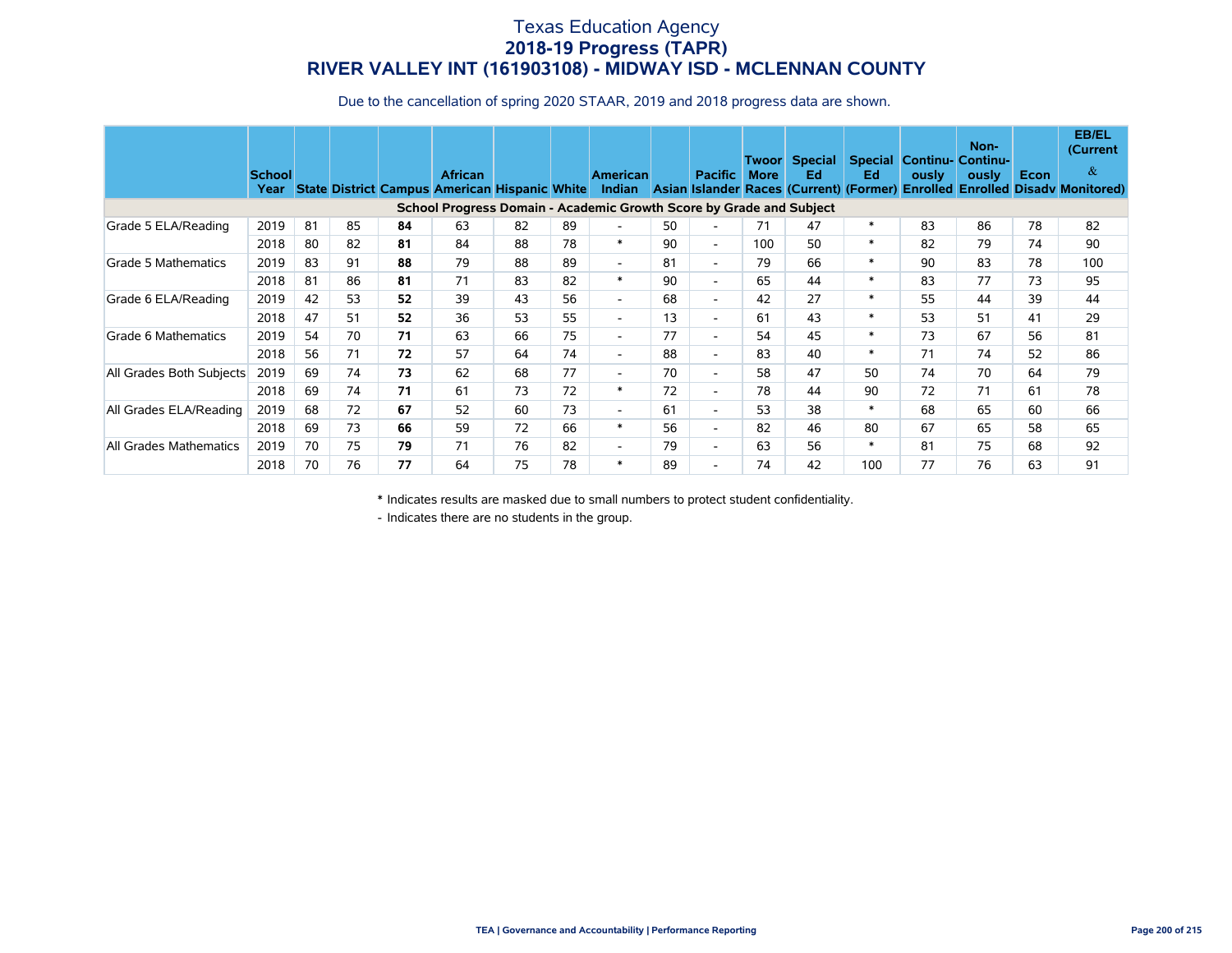# Texas Education Agency **2020-21 Bilingual Education/English as a Second Language (Current EB Students/EL) (TAPR) RIVER VALLEY INT (161903108) - MIDWAY ISD - MCLENNAN COUNTY**

Due to the cancellation of spring 2020 STAAR, 2021 and 2019 STAAR data are shown.

|                                    |               |     |     |     |                                                                 |                          |                          |                                 |                                                                |         |                       |            |                                              | EB/EL                 |     |                                 | <b>Monitored</b>       |
|------------------------------------|---------------|-----|-----|-----|-----------------------------------------------------------------|--------------------------|--------------------------|---------------------------------|----------------------------------------------------------------|---------|-----------------------|------------|----------------------------------------------|-----------------------|-----|---------------------------------|------------------------|
|                                    |               |     |     |     | <b>Total</b>                                                    | <b>BE-Trans</b>          |                          |                                 | <b>ALP</b>                                                     |         | <b>ESL</b>            |            | <b>ALP</b>                                   | with                  |     | <b>Total</b>                    | &                      |
|                                    | <b>School</b> |     |     |     | <b>Bilingual</b><br><b>Year State District Campus Education</b> | Early<br>Exit            |                          | <b>BE-Trans BE-Dual BE-Dual</b> | <b>Bilingual</b><br>Late Exit Two-Way One-Way (Exception) ESL  |         | <b>Total Content-</b> | <b>ESL</b> | <b>ESL</b><br><b>Based Pull-Out (Waiver)</b> | <b>Parental Never</b> |     | EB/EL<br>Denial EB/EL (Current) | <b>Former</b><br>EB/EL |
|                                    |               |     |     |     |                                                                 |                          |                          |                                 | <b>STAAR Performance Rate by Subject and Performance Level</b> |         |                       |            |                                              |                       |     |                                 |                        |
| <b>All Grades All Subjects</b>     |               |     |     |     |                                                                 |                          |                          |                                 |                                                                |         |                       |            |                                              |                       |     |                                 |                        |
| At Approaches Grade Level or Above | 2021          | 67% | 84% | 89% |                                                                 |                          |                          |                                 |                                                                | 71%     | 71%                   |            |                                              |                       | 89% | 75%                             | 98%                    |
|                                    | 2019          | 78% | 89% | 92% |                                                                 |                          |                          |                                 |                                                                | 83%     |                       | 83%        |                                              |                       |     | 83%                             |                        |
| At Meets Grade Level or Above      | 2021          | 41% | 61% | 69% |                                                                 |                          |                          |                                 |                                                                | 21%     | 21%                   |            |                                              |                       | 69% | 31%                             | 76%                    |
|                                    | 2019          | 50% | 67% | 78% |                                                                 |                          |                          |                                 |                                                                | 58%     |                       | 58%        |                                              |                       |     | 58%                             |                        |
| At Masters Grade Level             | 2021          | 18% | 33% | 45% |                                                                 |                          |                          |                                 |                                                                | 7%      | 7%                    |            |                                              |                       | 45% | 19%                             | 54%                    |
|                                    | 2019          | 24% | 38% | 51% |                                                                 |                          |                          |                                 |                                                                | 29%     |                       | 29%        |                                              |                       |     | 29%                             |                        |
| <b>All Grades ELA/Reading</b>      |               |     |     |     |                                                                 |                          |                          |                                 |                                                                |         |                       |            |                                              |                       |     |                                 |                        |
| At Approaches Grade Level or Above | 2021          | 68% | 83% | 85% |                                                                 |                          |                          |                                 |                                                                | 60%     | 60%                   |            |                                              |                       | 85% | 67%                             | 94%                    |
|                                    | 2019          | 75% | 88% | 90% |                                                                 |                          |                          |                                 |                                                                | 78%     |                       | 78%        |                                              |                       |     | 78%                             |                        |
| At Meets Grade Level or Above      | 2021          | 45% | 61% | 62% |                                                                 |                          |                          |                                 |                                                                | 0%      | 0%                    |            |                                              |                       | 63% | 17%                             | 59%                    |
|                                    | 2019          | 48% | 66% | 70% |                                                                 |                          |                          |                                 |                                                                | 44%     |                       | 44%        |                                              |                       |     | 44%                             |                        |
| At Masters Grade Level             | 2021          | 18% | 30% | 42% |                                                                 |                          |                          |                                 |                                                                | 0%      | 0%                    |            |                                              |                       | 42% | 17%                             | 47%                    |
|                                    | 2019          | 21% | 35% | 44% |                                                                 |                          |                          |                                 |                                                                | 22%     |                       | 22%        |                                              |                       |     | 22%                             |                        |
| <b>All Grades Mathematics</b>      |               |     |     |     |                                                                 |                          |                          |                                 |                                                                |         |                       |            |                                              |                       |     |                                 |                        |
| At Approaches Grade Level or Above | 2021          | 66% | 86% | 93% |                                                                 |                          |                          |                                 |                                                                | $-100%$ | 100%                  |            |                                              |                       | 93% | 100%                            | 100%                   |
|                                    | 2019          | 82% | 91% | 94% |                                                                 |                          |                          |                                 |                                                                | 89%     |                       | 89%        |                                              |                       |     | 89%                             |                        |
| At Meets Grade Level or Above      | 2021          | 37% | 62% | 76% |                                                                 |                          |                          |                                 |                                                                | 40%     | 40%                   |            |                                              |                       | 76% | 50%                             | 88%                    |
|                                    | 2019          | 52% | 69% | 83% |                                                                 |                          |                          |                                 |                                                                | 67%     |                       | 67%        |                                              |                       |     | 67%                             |                        |
| At Masters Grade Level             | 2021          | 18% | 35% | 51% |                                                                 | $\overline{\phantom{a}}$ | $\overline{\phantom{a}}$ |                                 |                                                                | 20%     | 20%                   |            |                                              |                       | 50% | 33%                             | 71%                    |
|                                    | 2019          | 26% | 42% | 54% |                                                                 |                          |                          |                                 |                                                                | 33%     |                       | 33%        |                                              |                       |     | 33%                             |                        |
| <b>All Grades Science</b>          |               |     |     |     |                                                                 |                          |                          |                                 |                                                                |         |                       |            |                                              |                       |     |                                 |                        |
| At Approaches Grade Level or Above | 2021          | 71% | 87% | 89% |                                                                 |                          |                          |                                 |                                                                | $\ast$  |                       |            |                                              |                       | 90% | $\ast$                          | 100%                   |
|                                    | 2019          | 81% | 92% | 93% |                                                                 |                          |                          |                                 |                                                                | 83%     |                       | 83%        |                                              |                       |     | 83%                             |                        |
| At Meets Grade Level or Above      | 2021          | 44% | 68% | 70% |                                                                 |                          |                          |                                 |                                                                |         |                       |            |                                              |                       | 70% | $\ast$                          | 86%                    |
|                                    | 2019          | 54% | 76% | 82% |                                                                 |                          |                          |                                 |                                                                | 67%     |                       | 67%        |                                              |                       |     | 67%                             |                        |
| At Masters Grade Level             | 2021          | 20% | 41% | 37% |                                                                 |                          |                          |                                 |                                                                |         |                       |            |                                              |                       | 37% | $\ast$                          | 29%                    |
|                                    | 2019          | 25% | 46% | 59% |                                                                 |                          |                          |                                 |                                                                | 33%     |                       | 33%        |                                              |                       |     | 33%                             |                        |

\* Indicates results are masked due to small numbers to protect student confidentiality.

- Indicates there are no students in the group.

Blank cell indicates there are no data available in the group.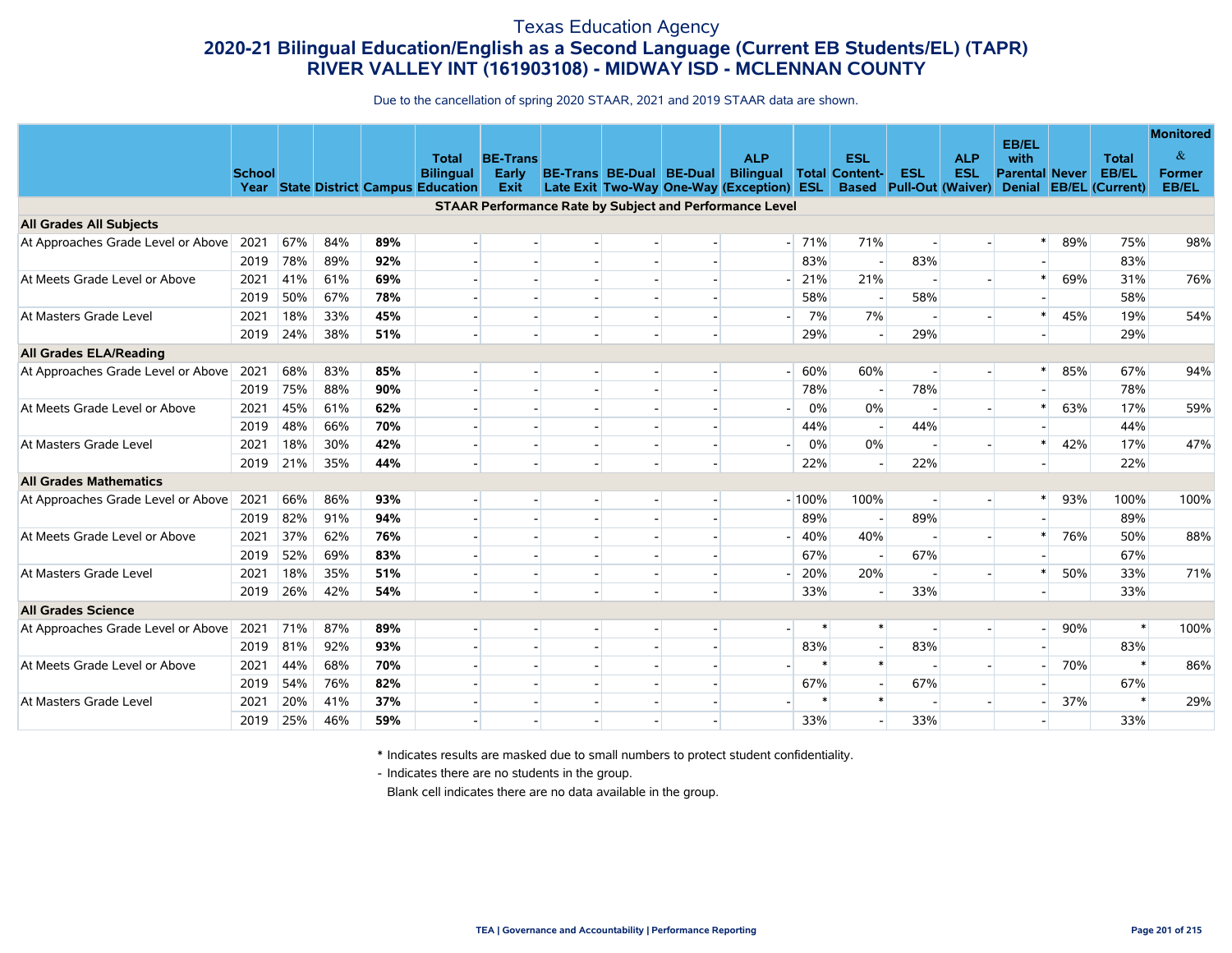# Texas Education Agency **2020-21 STAAR Participation (TAPR) RIVER VALLEY INT (161903108) - MIDWAY ISD - MCLENNAN COUNTY**

Due to the cancellation of spring 2020 STAAR, 2021 and 2019 STAAR data are shown.

|                                                            |       |      |      | <b>African</b><br><b>State District Campus American Hispanic White</b> |     |           | <b>American</b>                                 |         | <b>Pacific</b>           | Two<br>or<br><b>More</b> | <b>Special</b><br>Ed | Ed    | <b>Special Continu- Continu-</b><br>ously | Non-<br>ously | Econ | <b>EB/EL</b><br>(Current<br>&<br>Indian Asian Islander Races (Current) (Former) Enrolled Enrolled Disady Monitored) |
|------------------------------------------------------------|-------|------|------|------------------------------------------------------------------------|-----|-----------|-------------------------------------------------|---------|--------------------------|--------------------------|----------------------|-------|-------------------------------------------|---------------|------|---------------------------------------------------------------------------------------------------------------------|
|                                                            |       |      |      |                                                                        |     |           | 2021 STAAR Participation<br>(All Grades)        |         |                          |                          |                      |       |                                           |               |      |                                                                                                                     |
| <b>All Tests</b>                                           |       |      |      |                                                                        |     |           |                                                 |         |                          |                          |                      |       |                                           |               |      |                                                                                                                     |
| <b>Assessment Participant</b>                              | 88%   | 98%  | 98%  | 94%                                                                    | 98% | 99%       |                                                 | $-100%$ | $\ast$                   | 96%                      | 96%                  | 100%  | 98%                                       | 98%           | 97%  | 100%                                                                                                                |
| Included in Accountability                                 | 83%   | 93%  | 95%  | 90%                                                                    | 97% | 96%       |                                                 | $-100%$ | $\ast$                   | 74%                      | 93%                  | 100%  | 96%                                       | 92%           | 94%  | 98%                                                                                                                 |
| Not Included in Accountability: Mobile                     | 3%    | 4%   | 3%   | 4%                                                                     | 1%  | 2%        |                                                 | 0%      | $\ast$                   | 20%                      | 2%                   | 0%    | 2%                                        | 6%            | 3%   | 0%                                                                                                                  |
| Not Included in Accountability: Other<br><b>Exclusions</b> | $1\%$ | 0%   | 0%   | 0%                                                                     | 0%  | 0%        |                                                 | 0%      |                          | 2%                       | $1\%$                | 0%    | 0%                                        | 0%            | 0%   | 2%                                                                                                                  |
| <b>Not Tested</b>                                          | 12%   | 2%   | 2%   | 6%                                                                     | 2%  | $1\%$     | $\blacksquare$                                  | 0%      | $\ast$                   | 4%                       | 4%                   | 0%    | 2%                                        | 2%            | 3%   | 0%                                                                                                                  |
| Absent                                                     | 2%    | 0%   | 0%   | $0\%$                                                                  | 0%  | 0%        | $\overline{a}$                                  | 0%      | $\ast$                   | $0\%$                    | $0\%$                | $0\%$ | 0%                                        | $0\%$         | 0%   | 0%                                                                                                                  |
| Other                                                      | 10%   | 2%   | 2%   | 6%                                                                     | 2%  | 1%        |                                                 | 0%      | $\ast$                   | 4%                       | 4%                   | 0%    | 2%                                        | 2%            | 3%   | 0%                                                                                                                  |
|                                                            |       |      |      |                                                                        |     |           | <b>2019 STAAR Participation</b><br>(All Grades) |         |                          |                          |                      |       |                                           |               |      |                                                                                                                     |
| <b>All Tests</b>                                           |       |      |      |                                                                        |     |           |                                                 |         |                          |                          |                      |       |                                           |               |      |                                                                                                                     |
| Assessment Participant                                     | 99%   | 100% | 100% | 100%                                                                   |     | 100% 100% |                                                 | $-100%$ |                          | $-100%$                  | 100%                 | 100%  | 100%                                      | 100%          | 100% | 100%                                                                                                                |
| Included in Accountability                                 | 94%   | 96%  | 96%  | 98%                                                                    | 94% | 97%       | $\overline{a}$                                  | 94%     | $\overline{\phantom{a}}$ | 100%                     | 98%                  | 100%  | 98%                                       | 92%           | 96%  | 94%                                                                                                                 |
| Not Included in Accountability: Mobile                     | 4%    | 3%   | 4%   | 2%                                                                     | 6%  | 3%        |                                                 | 6%      |                          | $0\%$                    | 2%                   | 0%    | 1%                                        | 8%            | 4%   | 6%                                                                                                                  |
| Not Included in Accountability: Other<br>Exclusions        | $1\%$ | 0%   | 0%   | 0%                                                                     | 0%  | 0%        |                                                 | 0%      |                          | 0%                       | $0\%$                | 0%    | 0%                                        | $0\%$         | 0%   | 0%                                                                                                                  |
| <b>Not Tested</b>                                          | $1\%$ | 0%   | 0%   | 0%                                                                     | 0%  | 0%        | $\overline{\phantom{a}}$                        | 0%      | $\overline{\phantom{a}}$ | 0%                       | 0%                   | 0%    | 0%                                        | 0%            | 0%   | 0%                                                                                                                  |
| Absent                                                     | $1\%$ | 0%   | 0%   | 0%                                                                     | 0%  | 0%        | $\sim$                                          | $0\%$   | $\overline{\phantom{0}}$ | 0%                       | $0\%$                | $0\%$ | $0\%$                                     | 0%            | 0%   | 0%                                                                                                                  |
| Other                                                      | 0%    | 0%   | 0%   | 0%                                                                     | 0%  | 0%        |                                                 | 0%      |                          | 0%                       | $0\%$                | $0\%$ | 0%                                        | 0%            | 0%   | 0%                                                                                                                  |

\* Indicates results are masked due to small numbers to protect student confidentiality.

- Indicates there are no students in the group.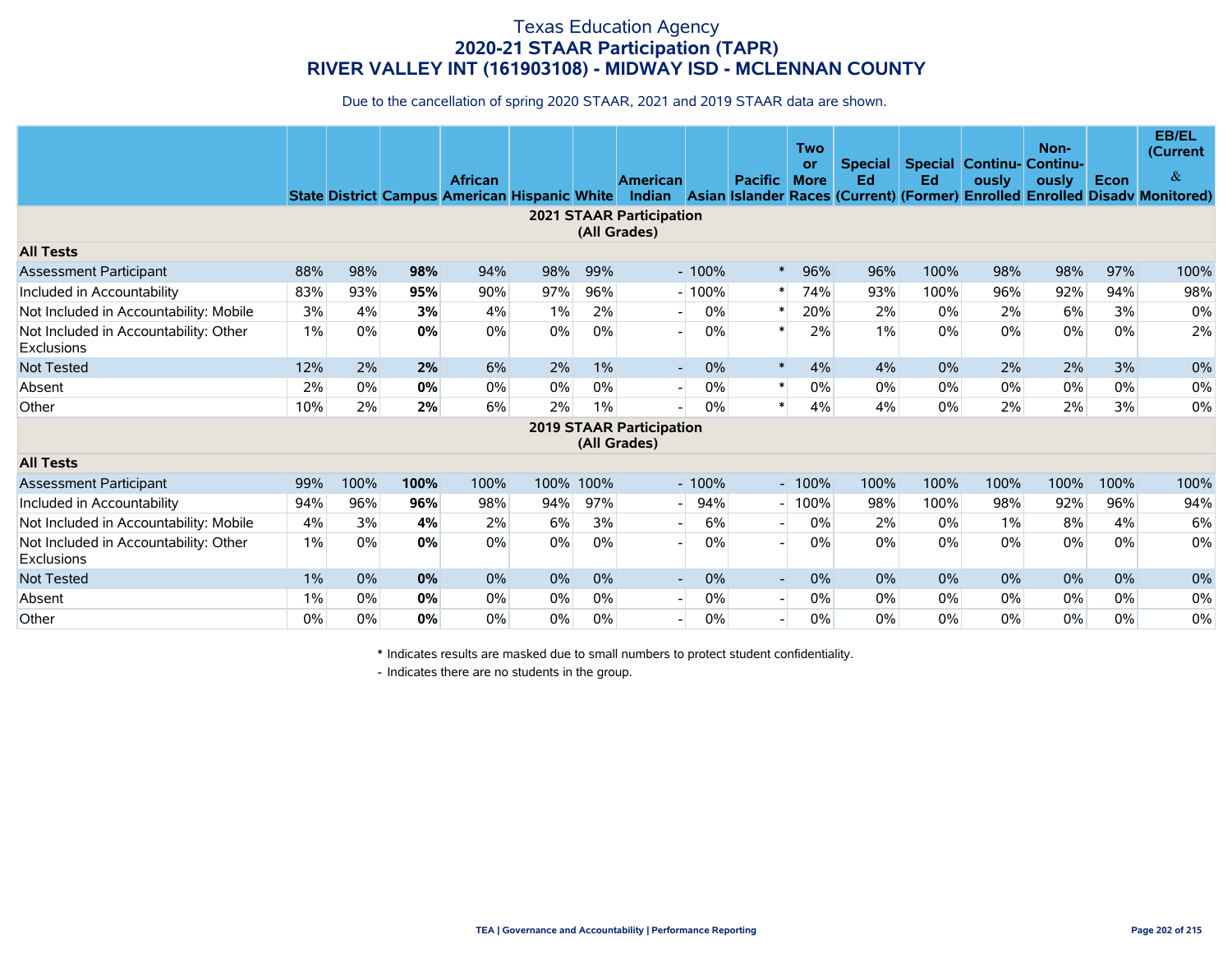## Texas Education Agency **2020-21 Attendance, Graduation, and Dropout Rates (TAPR) RIVER VALLEY INT (161903108) - MIDWAY ISD - MCLENNAN COUNTY**

|                                             |       |              |                | <b>African</b>                                |                          |                          | <b>American</b>             |          | <b>Pacific</b>           | <b>Two</b><br><b>or</b>  | <b>More Special Econ</b> |                              |                          |
|---------------------------------------------|-------|--------------|----------------|-----------------------------------------------|--------------------------|--------------------------|-----------------------------|----------|--------------------------|--------------------------|--------------------------|------------------------------|--------------------------|
|                                             |       |              |                | State District Campus American Hispanic White |                          |                          | Indian Asian Islander Races |          |                          |                          | Ed                       | <b>Disadv EB/EL</b>          |                          |
| <b>Attendance Rate</b>                      |       |              |                |                                               |                          |                          |                             |          |                          |                          |                          |                              |                          |
| 2019-20                                     | 98.3% | 99.2%        | 99.4%          | 98.7%                                         |                          | 99.2% 99.5%              |                             | $-99.7%$ |                          | $*$ 99.2%                |                          | 99.0% 99.0% 99.1%            |                          |
| 2018-19                                     | 95.4% | 96.7%        | 96.9%          | 97.2%                                         |                          | 96.3% 97.0%              |                             | $-97.4%$ |                          | $-97.0%$                 |                          | 96.6% 96.6% 97.5%            |                          |
| <b>Chronic Absenteeism</b>                  |       |              |                |                                               |                          |                          |                             |          |                          |                          |                          |                              |                          |
| 2019-20                                     | 6.7%  | 2.8%         | 0.8%           | 3.3%                                          | 1.0%                     | 0.5%                     | $\overline{\phantom{a}}$    | 0.0%     | $\ast$                   | 0.0%                     | 0.0%                     | 1.2%                         | $0.0\%$                  |
| 2018-19                                     | 11.4% | 5.5%         | 3.4%           | 3.5%                                          |                          | 5.6% 2.7%                |                             | 4.8%     |                          | 4.3%                     | 5.6%                     | 4.5%                         | 0.0%                     |
| <b>Annual Dropout Rate (Gr 7-8)</b>         |       |              |                |                                               |                          |                          |                             |          |                          |                          |                          |                              |                          |
| 2019-20                                     | 0.5%  | 0.1%         | $\blacksquare$ | $\overline{\phantom{a}}$                      | $\overline{\phantom{a}}$ |                          | $\overline{\phantom{a}}$    |          | $\overline{\phantom{a}}$ | $\overline{\phantom{a}}$ |                          |                              |                          |
| 2018-19                                     | 0.4%  | 0.0%         |                | $\overline{\phantom{a}}$                      | $\blacksquare$           | $\overline{\phantom{0}}$ | $\overline{\phantom{a}}$    |          |                          | $\overline{\phantom{a}}$ | $\blacksquare$           | $\qquad \qquad \blacksquare$ |                          |
| <b>Annual Dropout Rate (Gr 9-12)</b>        |       |              |                |                                               |                          |                          |                             |          |                          |                          |                          |                              |                          |
| 2019-20                                     | 1.6%  | 0.0%         |                |                                               | $\overline{\phantom{a}}$ | -                        | $\overline{a}$              |          |                          |                          |                          | -                            |                          |
| 2018-19                                     | 1.9%  | 0.2%         |                |                                               |                          |                          |                             |          |                          |                          |                          |                              |                          |
| 4-Year Longitudinal Rate (Gr 9-12)          |       |              |                |                                               |                          |                          |                             |          |                          |                          |                          |                              |                          |
| Class of 2020                               |       |              |                |                                               |                          |                          |                             |          |                          |                          |                          |                              |                          |
| Graduated                                   | 90.3% | 99.8%        | $\blacksquare$ | $\overline{a}$                                | $\overline{\phantom{a}}$ | $\overline{\phantom{a}}$ | $\overline{\phantom{a}}$    |          |                          | $\overline{a}$           | $\overline{\phantom{a}}$ | ÷                            |                          |
| <b>Received TxCHSE</b>                      | 0.4%  | 0.0%         |                |                                               |                          |                          |                             |          |                          |                          |                          |                              |                          |
| Continued HS                                | 3.9%  | 0.2%         |                |                                               | $\frac{1}{2}$            |                          | $\overline{a}$              |          |                          |                          |                          |                              |                          |
| Dropped Out                                 | 5.4%  | 0.0%         |                |                                               |                          |                          |                             |          |                          |                          |                          |                              |                          |
| Graduates and TxCHSE 90.7%                  |       | 99.8%        |                |                                               | $\overline{\phantom{a}}$ |                          |                             |          |                          |                          |                          |                              |                          |
| Graduates, TxCHSE,<br>and Continuers        |       | 94.6% 100.0% |                |                                               |                          |                          |                             |          |                          |                          |                          |                              |                          |
| Class of 2019                               |       |              |                |                                               |                          |                          |                             |          |                          |                          |                          |                              |                          |
| Graduated                                   | 90.0% | 99.5%        | $\blacksquare$ |                                               | $\overline{\phantom{a}}$ | $\overline{\phantom{a}}$ | $\overline{\phantom{a}}$    |          |                          |                          |                          | $\overline{\phantom{0}}$     |                          |
| <b>Received TxCHSE</b>                      | 0.5%  | 0.0%         |                |                                               |                          |                          |                             |          |                          |                          |                          |                              |                          |
| Continued HS                                | 3.7%  | 0.2%         |                |                                               | $\blacksquare$           |                          |                             |          |                          |                          |                          |                              |                          |
| Dropped Out                                 | 5.9%  | 0.3%         |                |                                               |                          |                          |                             |          |                          |                          |                          |                              |                          |
| Graduates and TxCHSE 90.4%                  |       | 99.5%        |                |                                               | $\blacksquare$           | $\overline{a}$           |                             |          |                          |                          |                          |                              |                          |
| Graduates, TxCHSE,<br>and Continuers        | 94.1% | 99.7%        |                |                                               |                          |                          |                             |          |                          |                          |                          |                              |                          |
| 5-Year Extended Longitudinal Rate (Gr 9-12) |       |              |                |                                               |                          |                          |                             |          |                          |                          |                          |                              |                          |
| Class of 2019                               |       |              |                |                                               |                          |                          |                             |          |                          |                          |                          |                              |                          |
| Graduated                                   | 92.0% | 99.5%        | $\blacksquare$ |                                               | $\overline{\phantom{a}}$ | Ĭ.                       | $\overline{a}$              |          |                          |                          |                          |                              |                          |
| <b>Received TxCHSE</b>                      | 0.5%  | 0.2%         |                |                                               |                          |                          |                             |          |                          |                          |                          |                              |                          |
| Continued HS                                | 1.3%  | 0.2%         |                |                                               | $\overline{\phantom{a}}$ |                          |                             |          |                          |                          | $\blacksquare$           |                              | $\overline{\phantom{a}}$ |
| Dropped Out                                 | 6.1%  | 0.2%         |                |                                               | $\overline{\phantom{a}}$ |                          | $\overline{\phantom{a}}$    |          |                          |                          | $\overline{\phantom{a}}$ |                              | $\overline{\phantom{a}}$ |
| Graduates and TxCHSE 92.6%                  |       | 99.7%        |                |                                               | $\overline{\phantom{0}}$ |                          |                             |          |                          |                          |                          |                              | $\overline{\phantom{a}}$ |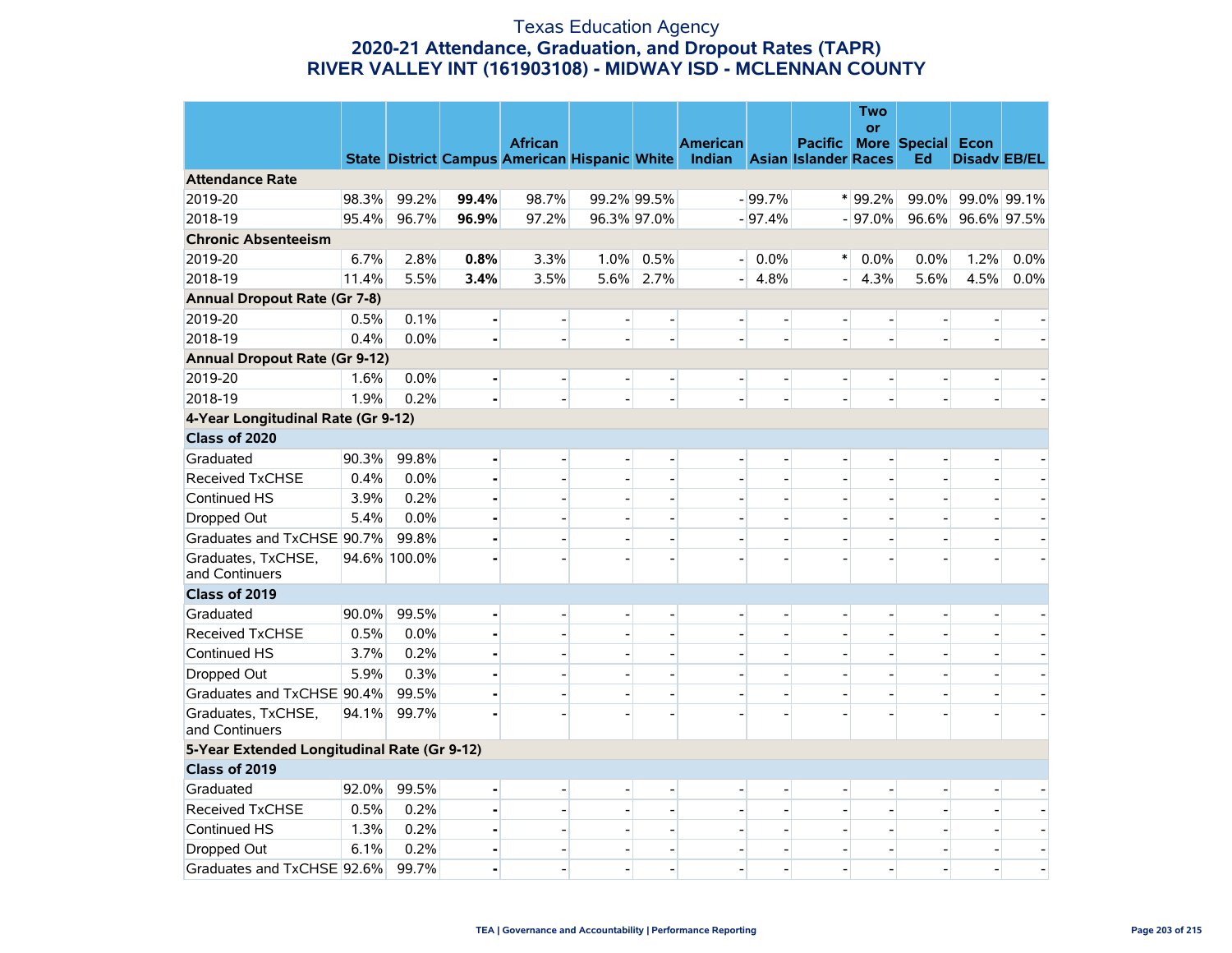## Texas Education Agency **2020-21 Attendance, Graduation, and Dropout Rates (TAPR) RIVER VALLEY INT (161903108) - MIDWAY ISD - MCLENNAN COUNTY**

|                                                             |       |              |                                               |                          |                |                                    |                | <b>Two</b><br>or |                          |                     |  |
|-------------------------------------------------------------|-------|--------------|-----------------------------------------------|--------------------------|----------------|------------------------------------|----------------|------------------|--------------------------|---------------------|--|
|                                                             |       |              | <b>African</b>                                |                          |                | <b>American</b>                    | <b>Pacific</b> |                  | <b>More Special Econ</b> |                     |  |
|                                                             |       |              | State District Campus American Hispanic White |                          |                | <b>Indian</b> Asian Islander Races |                |                  | Ed                       | <b>Disadv EB/EL</b> |  |
| Graduates, TxCHSE,<br>and Continuers                        | 93.9% | 99.8%        |                                               |                          |                |                                    |                |                  |                          |                     |  |
| Class of 2018                                               |       |              |                                               |                          |                |                                    |                |                  |                          |                     |  |
| Graduated                                                   | 92.2% | 99.5%        |                                               |                          |                |                                    |                |                  |                          |                     |  |
| <b>Received TxCHSE</b>                                      | 0.6%  | 0.2%         |                                               |                          |                |                                    |                |                  |                          |                     |  |
| Continued HS                                                | 1.1%  | 0.2%         |                                               |                          |                |                                    |                |                  |                          |                     |  |
| Dropped Out                                                 | 6.1%  | 0.2%         |                                               |                          |                |                                    |                |                  |                          |                     |  |
| Graduates and TxCHSE 92.8%                                  |       | 99.7%        |                                               |                          |                |                                    |                |                  |                          |                     |  |
| Graduates, TxCHSE,<br>and Continuers                        | 93.9% | 99.8%        |                                               |                          |                |                                    |                |                  |                          |                     |  |
| 6-Year Extended Longitudinal Rate (Gr 9-12)                 |       |              |                                               |                          |                |                                    |                |                  |                          |                     |  |
| Class of 2018                                               |       |              |                                               |                          |                |                                    |                |                  |                          |                     |  |
| Graduated                                                   | 92.6% | 99.7%        |                                               |                          |                |                                    |                |                  |                          |                     |  |
| Received TxCHSE                                             | 0.7%  | 0.2%         |                                               |                          |                |                                    |                |                  |                          |                     |  |
| Continued HS                                                | 0.6%  | 0.0%         |                                               |                          |                |                                    |                |                  |                          |                     |  |
| Dropped Out                                                 | 6.1%  | 0.2%         |                                               |                          |                |                                    |                |                  |                          |                     |  |
| Graduates and TxCHSE 93.3%                                  |       | 99.8%        |                                               |                          |                |                                    |                |                  |                          |                     |  |
| Graduates, TxCHSE,<br>and Continuers                        | 93.9% | 99.8%        |                                               |                          |                |                                    |                |                  |                          |                     |  |
| Class of 2017                                               |       |              |                                               |                          |                |                                    |                |                  |                          |                     |  |
| Graduated                                                   |       | 92.4% 100.0% |                                               |                          |                |                                    |                |                  |                          |                     |  |
| <b>Received TxCHSE</b>                                      | 0.7%  | 0.0%         |                                               |                          |                |                                    |                |                  |                          |                     |  |
| Continued HS                                                | 0.6%  | 0.0%         |                                               |                          |                |                                    |                |                  |                          |                     |  |
| Dropped Out                                                 | 6.3%  | 0.0%         |                                               |                          |                |                                    |                |                  |                          |                     |  |
| Graduates and TxCHSE 93.2% 100.0%                           |       |              |                                               |                          |                |                                    |                |                  |                          |                     |  |
| Graduates, TxCHSE,<br>and Continuers                        |       | 93.7% 100.0% |                                               |                          |                |                                    |                |                  |                          |                     |  |
| 4-Year Federal Graduation Rate Without Exclusions (Gr 9-12) |       |              |                                               |                          |                |                                    |                |                  |                          |                     |  |
| Class of 2020                                               | 90.3% | 98.6%        |                                               | $\blacksquare$           |                | $\overline{\phantom{a}}$           |                |                  | $\overline{\phantom{a}}$ |                     |  |
| Class of 2019                                               | 90.0% | 98.7%        |                                               |                          |                |                                    |                |                  |                          |                     |  |
| RHSP/DAP Graduates (Longitudinal Rate)                      |       |              |                                               |                          |                |                                    |                |                  |                          |                     |  |
| Class of 2020                                               | 83.0% |              |                                               | $\overline{\phantom{a}}$ |                |                                    |                |                  | $\overline{\phantom{a}}$ |                     |  |
| Class of 2019                                               | 73.3% |              |                                               | $\blacksquare$           | $\overline{a}$ | $\overline{a}$                     |                |                  |                          | $\overline{a}$      |  |
| <b>FHSP-E Graduates (Longitudinal Rate)</b>                 |       |              |                                               |                          |                |                                    |                |                  |                          |                     |  |
| Class of 2020                                               | 4.3%  | 4.9%         |                                               |                          |                |                                    |                |                  |                          |                     |  |
| Class of 2019                                               | 4.2%  | 3.4%         |                                               |                          |                |                                    |                |                  |                          |                     |  |
| <b>FHSP-DLA Graduates (Longitudinal Rate)</b>               |       |              |                                               |                          |                |                                    |                |                  |                          |                     |  |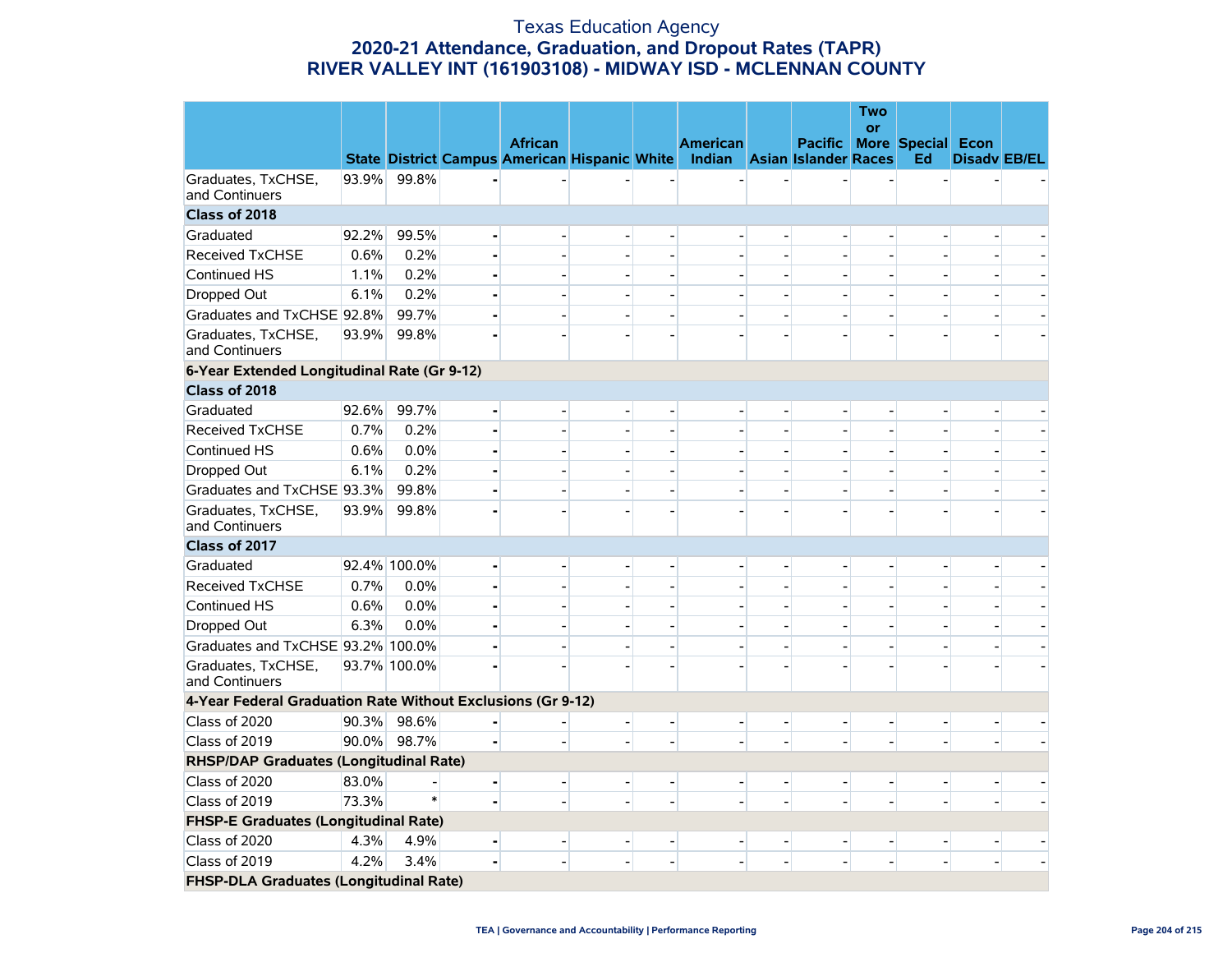## Texas Education Agency **2020-21 Attendance, Graduation, and Dropout Rates (TAPR) RIVER VALLEY INT (161903108) - MIDWAY ISD - MCLENNAN COUNTY**

|                                                        |       |             |                                                                        |                          |                                  |                                        | <b>Two</b><br>or |                                |                     |  |
|--------------------------------------------------------|-------|-------------|------------------------------------------------------------------------|--------------------------|----------------------------------|----------------------------------------|------------------|--------------------------------|---------------------|--|
|                                                        |       |             | <b>African</b><br><b>State District Campus American Hispanic White</b> |                          | <b>American</b><br><b>Indian</b> | <b>Pacific</b><br>Asian Islander Races |                  | <b>More Special Econ</b><br>Ed | <b>Disady EB/EL</b> |  |
| Class of 2020                                          | 83.5% | 90.3%       |                                                                        |                          |                                  |                                        |                  |                                |                     |  |
| Class of 2019                                          | 83.5% | 90.2%       |                                                                        |                          |                                  |                                        |                  |                                |                     |  |
| RHSP/DAP/FHSP-E/FHSP-DLA Graduates (Longitudinal Rate) |       |             |                                                                        |                          |                                  |                                        |                  |                                |                     |  |
| Class of 2020                                          | 87.8% | 95.1%       |                                                                        |                          |                                  |                                        |                  |                                |                     |  |
| Class of 2019                                          | 87.6% | 93.5%       |                                                                        | $\overline{\phantom{a}}$ |                                  |                                        |                  |                                |                     |  |
| <b>RHSP/DAP Graduates (Annual Rate)</b>                |       |             |                                                                        |                          |                                  |                                        |                  |                                |                     |  |
| 2019-20                                                | 38.6% | 0.0%        |                                                                        |                          |                                  |                                        |                  |                                |                     |  |
| 2018-19                                                | 32.7% |             |                                                                        | $\overline{\phantom{0}}$ |                                  |                                        |                  |                                |                     |  |
| <b>FHSP-E Graduates (Annual Rate)</b>                  |       |             |                                                                        |                          |                                  |                                        |                  |                                |                     |  |
| 2019-20                                                | 4.4%  | 4.8%        |                                                                        |                          |                                  |                                        |                  |                                |                     |  |
| 2018-19                                                | 4.4%  | 3.3%        |                                                                        | -                        |                                  |                                        |                  |                                |                     |  |
| FHSP-DLA Graduates (Annual Rate)                       |       |             |                                                                        |                          |                                  |                                        |                  |                                |                     |  |
| 2019-20                                                | 81.8% | 88.4%       |                                                                        |                          |                                  |                                        |                  |                                |                     |  |
| 2018-19                                                | 82.1% | 90.5%       |                                                                        |                          |                                  |                                        |                  |                                |                     |  |
| RHSP/DAP/FHSP-E/FHSP-DLA Graduates (Annual Rate)       |       |             |                                                                        |                          |                                  |                                        |                  |                                |                     |  |
| 2019-20                                                | 85.8% | 92.4%       |                                                                        |                          |                                  |                                        |                  |                                |                     |  |
| 2018-19                                                |       | 85.9% 93.8% |                                                                        |                          |                                  |                                        |                  |                                |                     |  |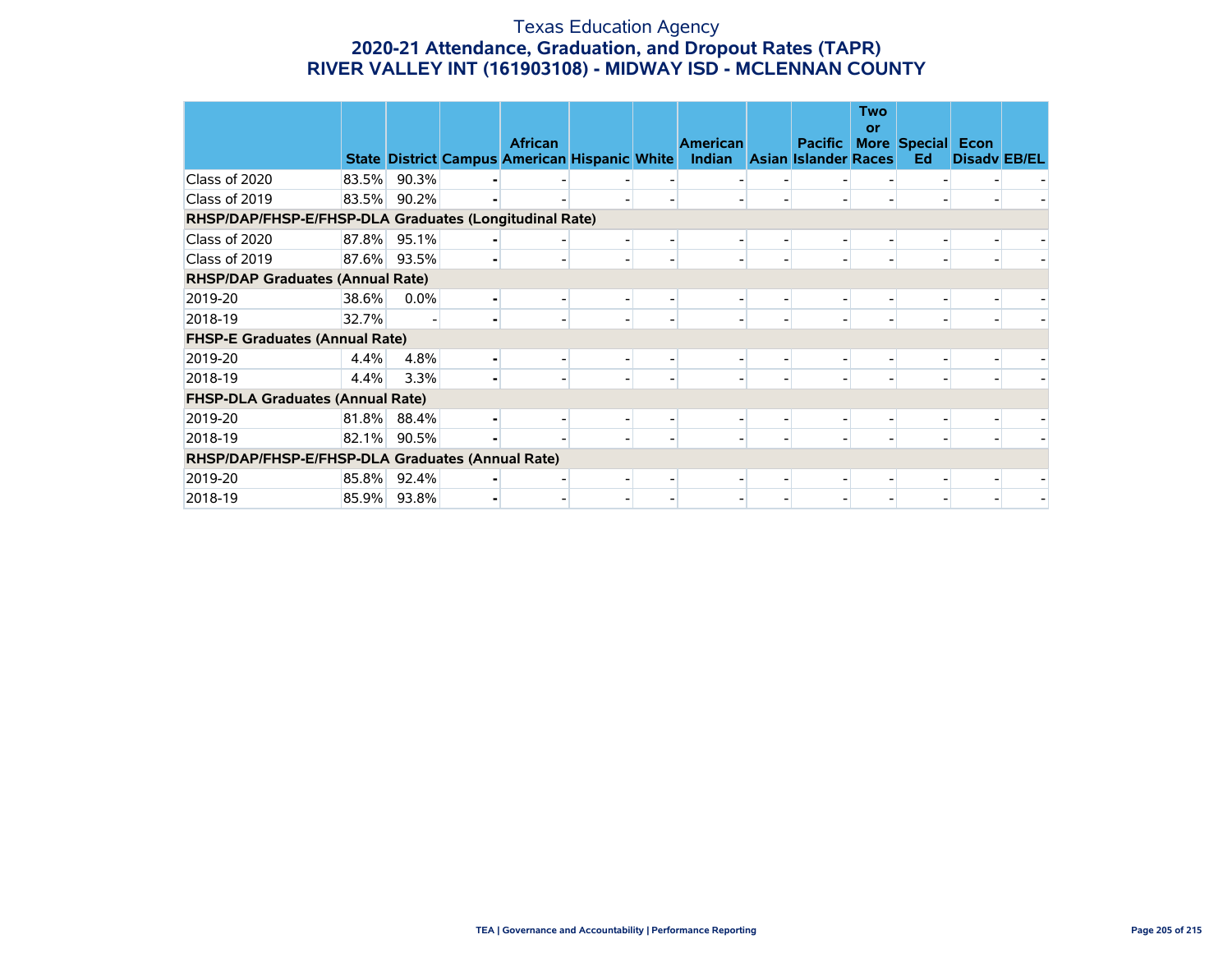## Texas Education Agency **2020-21 Graduation Profile (TAPR) RIVER VALLEY INT (161903108) - MIDWAY ISD - MCLENNAN COUNTY**

|                                                            | Count | <b>Campus Campus District</b><br><b>Percent</b> | <b>Count</b>   | <b>State</b><br><b>Count</b> |
|------------------------------------------------------------|-------|-------------------------------------------------|----------------|------------------------------|
| Graduates (2019-20 Annual Graduates)                       |       |                                                 |                |                              |
| <b>Total Graduates</b>                                     |       |                                                 |                | 590 360,220                  |
| <b>By Ethnicity:</b>                                       |       |                                                 |                |                              |
| African American                                           |       |                                                 | 73             | 44,729                       |
| Hispanic                                                   |       |                                                 |                | 129 184,060                  |
| White                                                      |       |                                                 | 351            | 105,215                      |
| American Indian                                            |       |                                                 | 2              | 1,226                        |
| Asian                                                      |       |                                                 | 24             | 17,126                       |
| Pacific Islander                                           |       |                                                 | 1              | 557                          |
| Two or More Races                                          |       |                                                 | 10             | 7,307                        |
| <b>By Graduation Type:</b>                                 |       |                                                 |                |                              |
| Minimum H.S. Program                                       |       |                                                 | 5              | 1,512                        |
| Recommended H.S. Program/Distinguished Achievement Program |       |                                                 | 0              | 952                          |
| Foundation H.S. Program (No Endorsement)                   |       |                                                 | 40             | 49,535                       |
| Foundation H.S. Program (Endorsement)                      |       |                                                 | 28             | 15,689                       |
| Foundation H.S. Program (DLA)                              |       |                                                 |                | 517 292,532                  |
|                                                            |       |                                                 |                |                              |
| <b>Special Education Graduates</b>                         |       |                                                 | 52             | 29,018                       |
| Economically Disadvantaged Graduates                       |       |                                                 |                | 135 187,187                  |
| Emergent Bilingual (EB)/English Learner (EL) Graduates     |       |                                                 | $\overline{2}$ | 29,639                       |
| <b>At-Risk Graduates</b>                                   |       |                                                 |                | 123 148,836                  |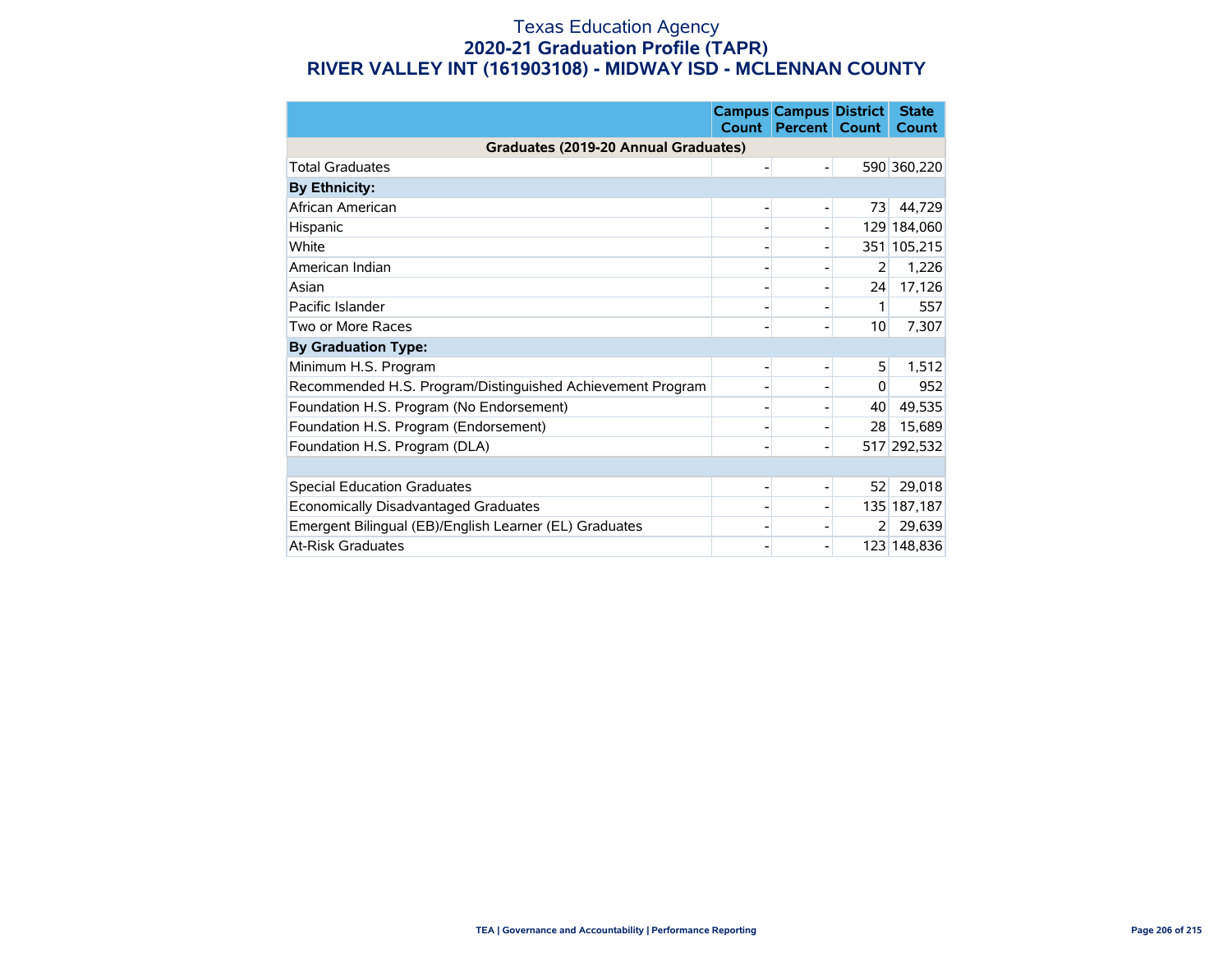## Texas Education Agency **2020-21 College, Career, and Military Readiness (CCMR) (TAPR) RIVER VALLEY INT (161903108) - MIDWAY ISD - MCLENNAN COUNTY**

**There is no data for this campus.**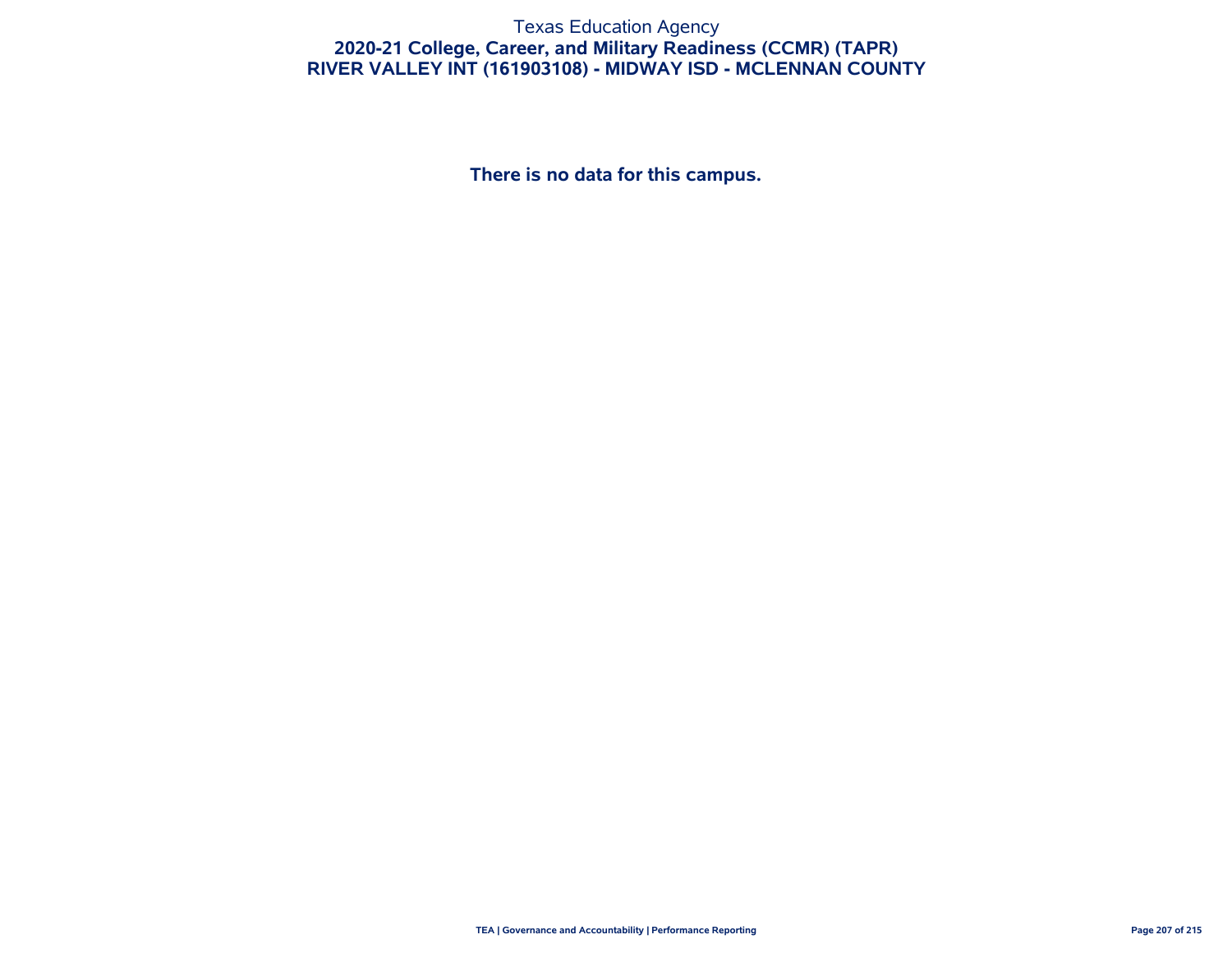### Texas Education Agency **2020-21 CCMR-Related Indicators (TAPR) RIVER VALLEY INT (161903108) - MIDWAY ISD - MCLENNAN COUNTY**

**There is no data for this campus.**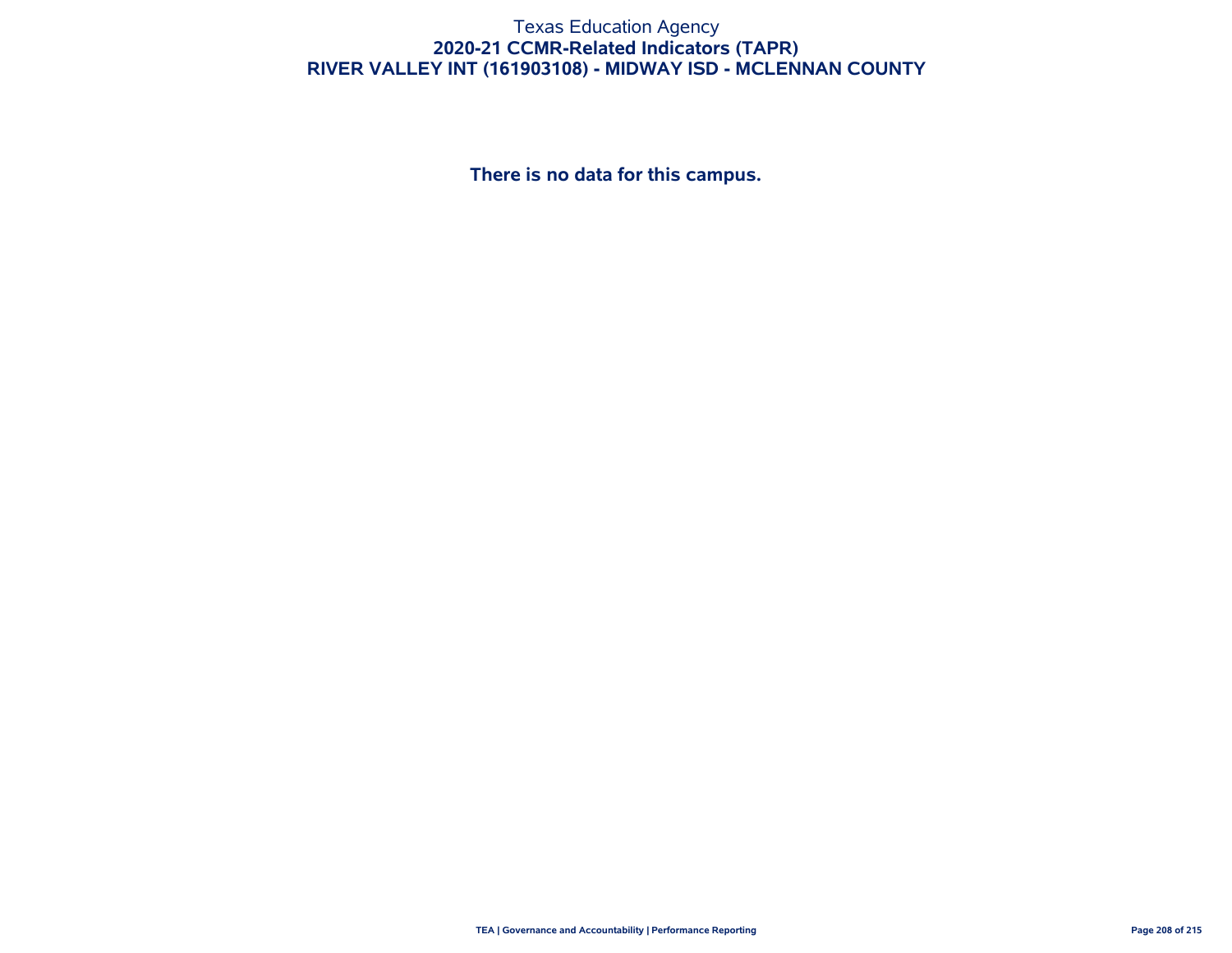### Texas Education Agency **2020-21 Other Postsecondary Indicators (TAPR) RIVER VALLEY INT (161903108) - MIDWAY ISD - MCLENNAN COUNTY**

**There is no data for this campus.**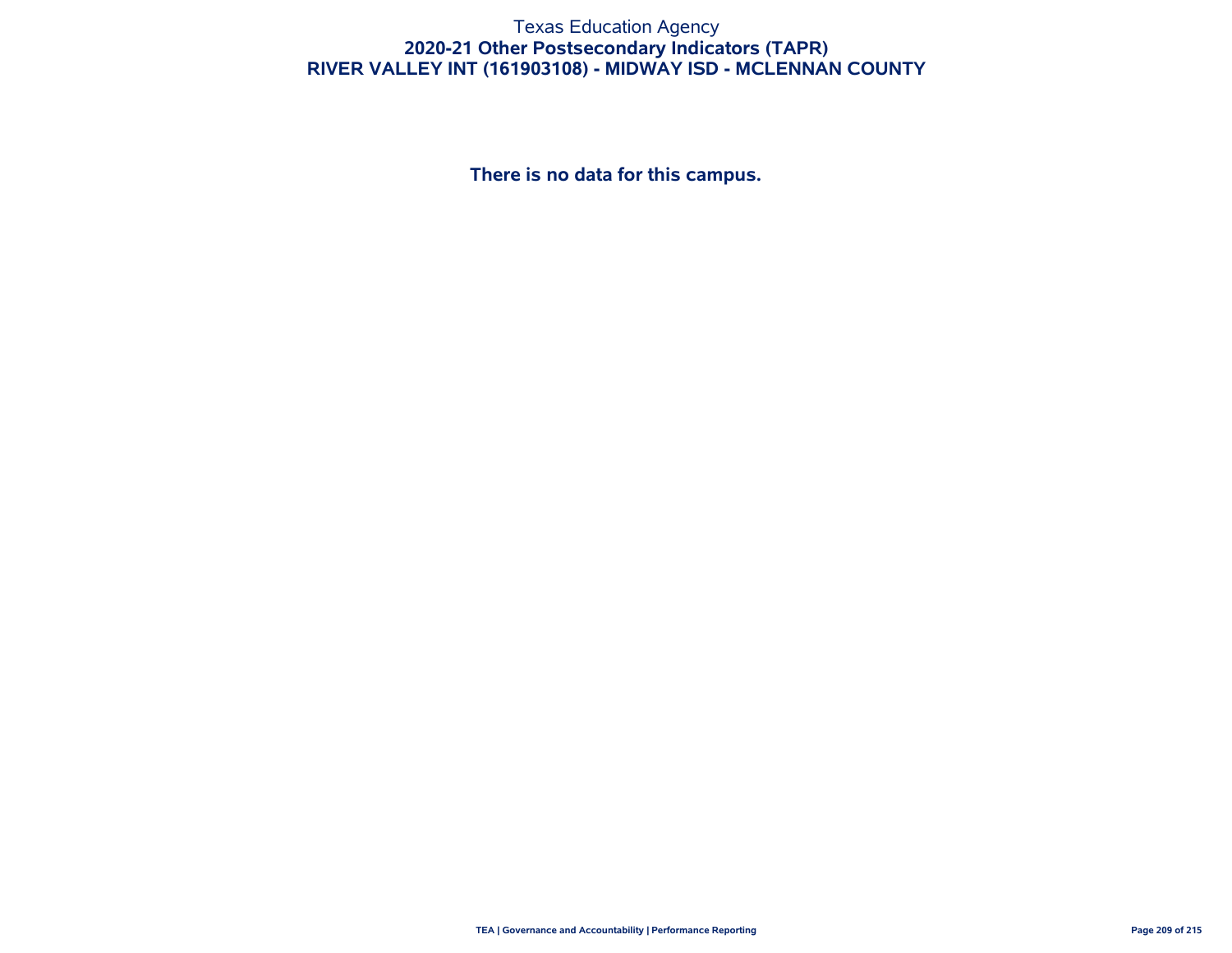## Texas Education Agency **2020-21 Student Information (TAPR) RIVER VALLEY INT (161903108) - MIDWAY ISD - MCLENNAN COUNTY**

|                                               |                |                               | <b>Membership</b> |                 |              |                               | <b>Enrollment</b> |                 |
|-----------------------------------------------|----------------|-------------------------------|-------------------|-----------------|--------------|-------------------------------|-------------------|-----------------|
|                                               |                | <b>Campus</b>                 |                   |                 |              | <b>Campus</b>                 |                   |                 |
| <b>Student Information</b>                    |                | <b>Count Percent District</b> |                   | <b>State</b>    |              | <b>Count Percent District</b> |                   | <b>State</b>    |
|                                               |                |                               |                   |                 |              |                               |                   |                 |
| <b>Total Students</b>                         |                | 555 100.0%                    |                   | 8,233 5,359,040 |              | 555 100.0%                    |                   | 8,253 5,371,586 |
| <b>Students by Grade:</b>                     |                |                               |                   |                 |              |                               |                   |                 |
| Early Childhood Education                     | 0              | 0.0%                          | 0.4%              | 0.3%            | 0            | 0.0%                          | 0.5%              | 0.4%            |
| Pre-Kindergarten                              | 0              | 0.0%                          | 1.8%              | 3.7%            | 0            | 0.0%                          | 1.8%              | 3.7%            |
| Kindergarten                                  | 0              | 0.0%                          | 7.1%              | 6.7%            | 0            | 0.0%                          | 7.1%              | 6.7%            |
| Grade 1                                       | 0              | 0.0%                          | 7.1%              | 7.1%            | 0            | 0.0%                          | 7.1%              | 7.1%            |
| Grade 2                                       | $\mathbf 0$    | 0.0%                          | 7.3%              | 7.1%            | 0            | 0.0%                          | 7.3%              | 7.1%            |
| Grade 3                                       | 0              | 0.0%                          | 7.5%              | 7.1%            | 0            | 0.0%                          | 7.5%              | 7.1%            |
| Grade 4                                       | 0              | 0.0%                          | 7.4%              | 7.2%            | 0            | 0.0%                          | 7.3%              | 7.2%            |
| Grade 5                                       | 277            | 49.9%                         | 7.5%              | 7.4%            | 277          | 49.9%                         | 7.4%              | 7.4%            |
| Grade 6                                       | 278            | 50.1%                         | 7.8%              | 7.7%            | 278          | 50.1%                         | 7.8%              | 7.7%            |
| Grade 7                                       | 0              | 0.0%                          | 8.0%              | 7.9%            | 0            | 0.0%                          | 8.0%              | 7.8%            |
| Grade 8                                       | 0              | 0.0%                          | 7.8%              | 7.9%            | 0            | 0.0%                          | 7.8%              | 7.9%            |
| Grade 9                                       | 0              | 0.0%                          | 8.3%              | 8.1%            | 0            | 0.0%                          | 8.3%              | 8.1%            |
| Grade 10                                      | 0              | 0.0%                          | 7.3%              | 7.8%            | 0            | 0.0%                          | 7.3%              | 7.8%            |
| Grade 11                                      | 0              | 0.0%                          | 7.3%              | 7.2%            | 0            | 0.0%                          | 7.2%              | 7.2%            |
| Grade 12                                      | 0              | 0.0%                          | 7.5%              | 6.8%            | 0            | 0.0%                          | 7.5%              | 6.8%            |
| <b>Ethnic Distribution:</b>                   |                |                               |                   |                 |              |                               |                   |                 |
| African American                              | 48             | 8.6%                          | 11.2%             | 12.7%           | 48           | 8.6%                          | 11.2%             | 12.7%           |
| Hispanic                                      | 99             | 17.8%                         | 24.5%             | 52.9%           | 99           | 17.8%                         | 24.5%             | 52.9%           |
| White                                         | 370            | 66.7%                         | 55.2%             | 26.5%           | 370          | 66.7%                         | 55.2%             | 26.5%           |
| American Indian                               | 1              | 0.2%                          | 0.3%              | 0.3%            | $\mathbf{1}$ | 0.2%                          | 0.3%              | 0.3%            |
| Asian                                         | 20             | 3.6%                          | 4.6%              | 4.7%            | 20           | 3.6%                          | 4.6%              | 4.7%            |
| Pacific Islander                              | 1              | 0.2%                          | 0.1%              | 0.2%            | $\mathbf{1}$ | 0.2%                          | 0.1%              | 0.2%            |
| Two or More Races                             | 16             | 2.9%                          | 4.0%              | 2.7%            | 16           | 2.9%                          | 4.0%              | 2.7%            |
| Sex:                                          |                |                               |                   |                 |              |                               |                   |                 |
| Female                                        | 259            | 46.7%                         | 49.5%             | 48.9%           | 259          | 46.7%                         | 49.5%             | 48.9%           |
| Male                                          | 296            | 53.3%                         | 50.5%             | 51.1%           | 296          | 53.3%                         | 50.5%             | 51.1%           |
|                                               |                |                               |                   |                 |              |                               |                   |                 |
| Economically Disadvantaged                    | 154            | 27.7%                         | 33.6%             | 60.3%           | 154          | 27.7%                         | 33.5%             | 60.2%           |
| Non-Educationally Disadvantaged               | 401            | 72.3%                         | 66.4%             | 39.7%           | 401          | 72.3%                         | 66.5%             | 39.8%           |
| Section 504 Students                          | 56             | 10.1%                         | 9.0%              | 7.2%            | 56           | 10.1%                         | 9.0%              | 7.2%            |
| <b>EB Students/EL</b>                         | 5              | 0.9%                          | 3.7%              | 20.7%           | 5            | 0.9%                          | 3.7%              | 20.6%           |
| Students w/ Disciplinary Placements (2019-20) | $\overline{2}$ | 0.3%                          | 1.0%              | 1.2%            |              |                               |                   |                 |
| Students w/ Dyslexia                          | 36             | 6.5%                          | 4.9%              | 4.5%            | 36           | 6.5%                          | 4.9%              | 4.5%            |
| <b>Foster Care</b>                            | $\mathbf 0$    | 0.0%                          | 0.4%              | 0.3%            | $\mathbf{0}$ | 0.0%                          | 0.4%              | 0.3%            |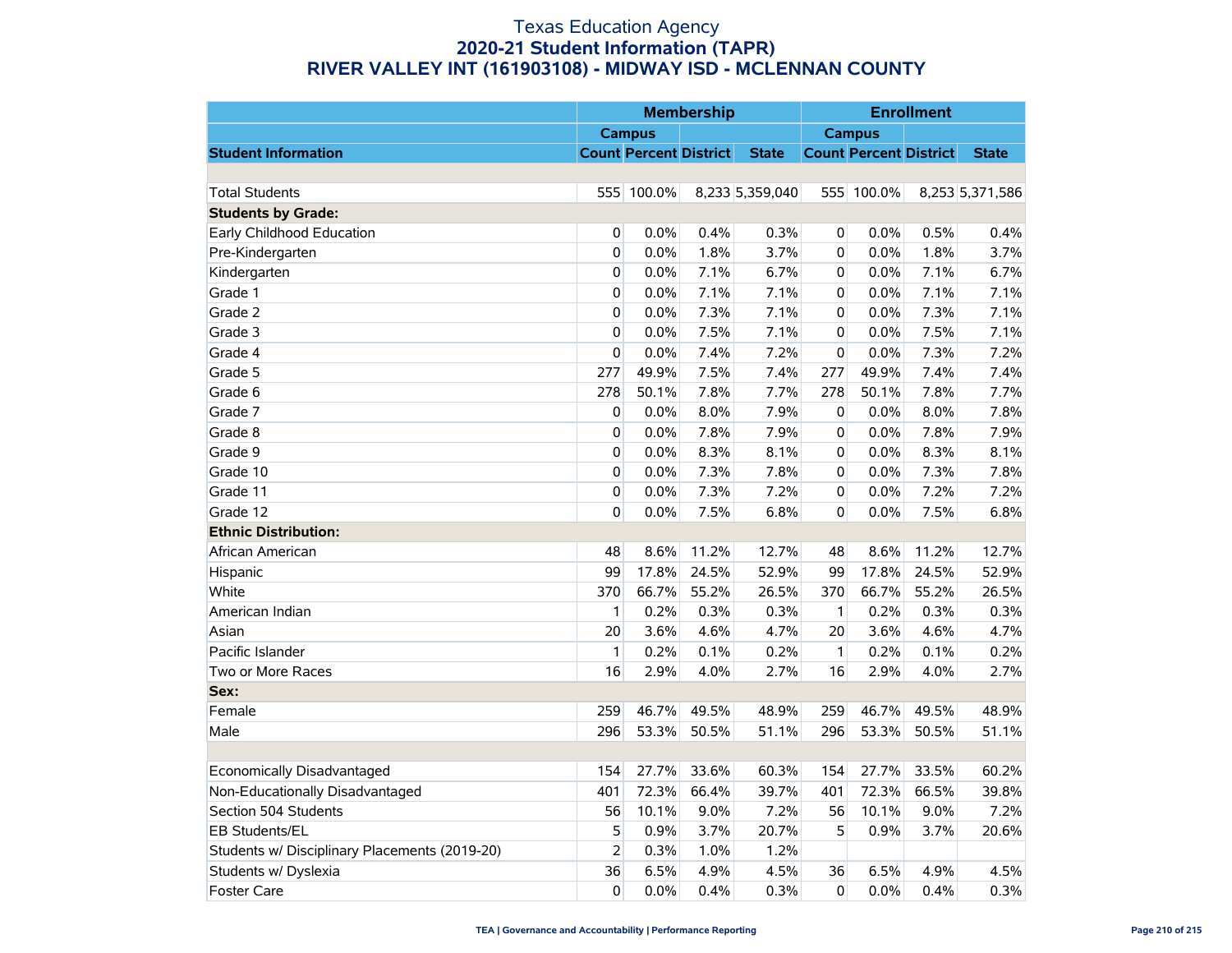## Texas Education Agency **2020-21 Student Information (TAPR) RIVER VALLEY INT (161903108) - MIDWAY ISD - MCLENNAN COUNTY**

|                                                                          |     |                               | <b>Membership</b> |              |     |                               | <b>Enrollment</b> |              |
|--------------------------------------------------------------------------|-----|-------------------------------|-------------------|--------------|-----|-------------------------------|-------------------|--------------|
|                                                                          |     | <b>Campus</b>                 |                   |              |     | <b>Campus</b>                 |                   |              |
| <b>Student Information</b>                                               |     | <b>Count Percent District</b> |                   | <b>State</b> |     | <b>Count Percent District</b> |                   | <b>State</b> |
| <b>Homeless</b>                                                          | 1   | 0.2%                          | 0.1%              | 1.1%         | 1   | 0.2%                          | 0.1%              | 1.1%         |
| Immigrant                                                                | 2   | 0.4%                          | 0.7%              | 2.0%         | 2   | 0.4%                          | 0.7%              | 2.0%         |
| Migrant                                                                  | 0   | 0.0%                          | 0.0%              | 0.3%         | 0   | 0.0%                          | 0.0%              | 0.3%         |
| Title I                                                                  | 1   | 0.2%                          | 26.6%             | 64.5%        | 1   | 0.2%                          | 26.6%             | 64.5%        |
| <b>Military Connected</b>                                                | 26  | 4.7%                          | 5.0%              | 2.7%         | 26  | 4.7%                          | 5.0%              | 2.7%         |
| At-Risk                                                                  | 71  | 12.8%                         | 27.0%             | 49.2%        | 71  | 12.8%                         | 27.0%             | 49.1%        |
| <b>Students by Instructional Program:</b>                                |     |                               |                   |              |     |                               |                   |              |
| <b>Bilingual/ESL Education</b>                                           | 5   | 0.9%                          | 3.6%              | 21.0%        | 5   | 0.9%                          | 3.6%              | 20.9%        |
| Gifted and Talented Education                                            | 117 | 21.1%                         | 10.6%             | 8.3%         | 117 | 21.1%                         | 10.5%             | 8.3%         |
| <b>Special Education</b>                                                 | 67  | 12.1%                         | 11.6%             | 11.1%        | 67  | 12.1%                         | 11.8%             | 11.3%        |
| Students with Disabilities by Type of Primary Disability:                |     |                               |                   |              |     |                               |                   |              |
| <b>Total Students with Disabilities</b>                                  | 67  |                               |                   |              |     |                               |                   |              |
| By Type of Primary Disability<br>Students with Intellectual Disabilities | 30  | 44.8%                         | 39.8%             | 42.5%        |     |                               |                   |              |
| Students with Physical Disabilities                                      | 6   | 9.0%                          | 15.8%             | 21.3%        |     |                               |                   |              |
| <b>Students with Autism</b>                                              | 9   | 13.4%                         | 12.3%             | 14.1%        |     |                               |                   |              |
| Students with Behavioral Disabilities                                    | 22  | 32.8%                         | 30.4%             | 20.6%        |     |                               |                   |              |
| Students with Non-Categorical Early Childhood                            | 0   | 0.0%                          | 1.8%              | 1.5%         |     |                               |                   |              |
| Mobility (2019-20):                                                      |     |                               |                   |              |     |                               |                   |              |
| <b>Total Mobile Students</b>                                             | 40  | 6.8%                          | 8.9%              | 13.8%        |     |                               |                   |              |
| By Ethnicity:<br>African American                                        | 13  | 2.2%                          | 1.6%              | 2.8%         |     |                               |                   |              |
| Hispanic                                                                 | 11  | 1.9%                          | 2.4%              | 7.1%         |     |                               |                   |              |
| White                                                                    | 13  | 2.2%                          | 4.2%              | 3.1%         |     |                               |                   |              |
| American Indian                                                          | 0   | 0.0%                          | 0.0%              | 0.1%         |     |                               |                   |              |
| Asian                                                                    | 2   | 0.3%                          | 0.2%              | 0.4%         |     |                               |                   |              |
| Pacific Islander                                                         | 0   | 0.0%                          | 0.0%              | 0.0%         |     |                               |                   |              |
| Two or More Races                                                        | 1   | 0.2%                          | 0.5%              | 0.4%         |     |                               |                   |              |
| Count and Percent of Special Ed Students who are Mobile                  | 8   | 11.6%                         | 14.5%             | 16.5%        |     |                               |                   |              |
| Count and Percent of EB Students/EL who are Mobile                       | 3   | 33.3%                         | 14.9%             | 13.6%        |     |                               |                   |              |
| Count and Percent of Econ Dis Students who are Mobile                    | 19  | 10.9%                         | 13.1%             | 16.0%        |     |                               |                   |              |
| Student Attrition (2019-20):                                             |     |                               |                   |              |     |                               |                   |              |
| <b>Total Student Attrition</b>                                           | 30  | 11.3%                         | 15.1%             | 16.6%        |     |                               |                   |              |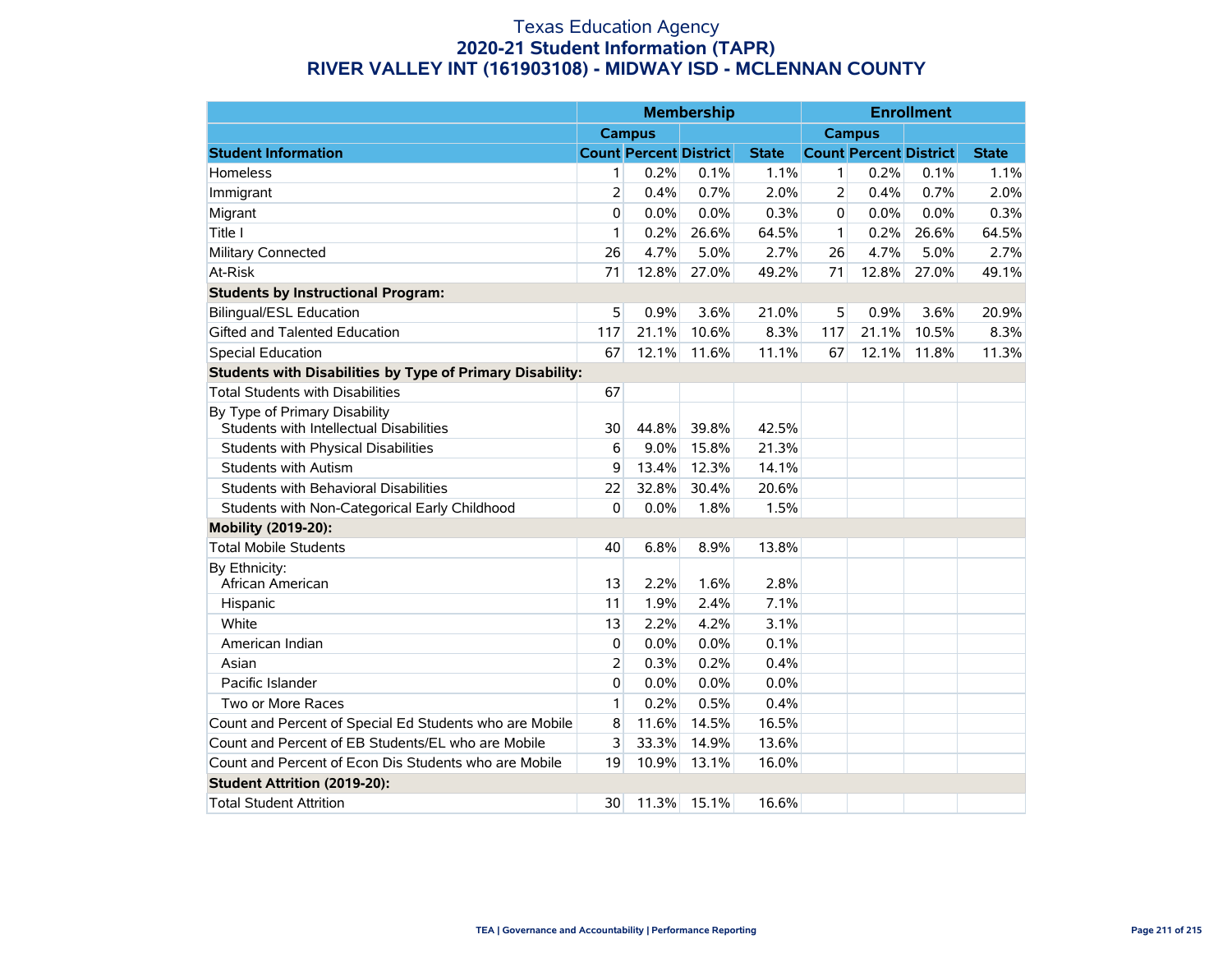### Texas Education Agency **2020-21 Student Information (TAPR) RIVER VALLEY INT (161903108) - MIDWAY ISD - MCLENNAN COUNTY**

|                                                                                  | --Non-Special<br><b>Education Rates--</b> |         | ---Special Education<br>Rates--- |                          |  |              |
|----------------------------------------------------------------------------------|-------------------------------------------|---------|----------------------------------|--------------------------|--|--------------|
| <b>Student</b><br><b>Information Campus District State Campus District State</b> |                                           |         |                                  |                          |  |              |
| <b>Retention Rates by Grade:</b>                                                 |                                           |         |                                  |                          |  |              |
| Kindergarten                                                                     |                                           |         | $0.6\%$ 1.4%                     | -                        |  | 5.5% 4.8%    |
| Grade 1                                                                          |                                           |         | $0.6\%$ 1.9%                     |                          |  | 4.5% 3.2%    |
| Grade 2                                                                          | -                                         | $0.6\%$ | 1.0%                             | -                        |  | $0.0\%$ 1.4% |
| Grade 3                                                                          |                                           |         | $0.0\%$ 0.5%                     |                          |  | $0.0\%$ 0.6% |
| Grade 4                                                                          |                                           |         | $0.0\%$ 0.3%                     |                          |  | $0.0\%$ 0.4% |
| Grade 5                                                                          | $0.0\%$                                   |         | $0.0\%$ 0.2%                     | $0.0\%$                  |  | $0.0\%$ 0.3% |
| Grade 6                                                                          | $0.0\%$                                   |         | $0.0\%$ 0.2%                     | $0.0\%$                  |  | $0.0\%$ 0.3% |
| Grade 7                                                                          |                                           |         | $0.4\%$ 0.3%                     | $\overline{\phantom{0}}$ |  | $0.0\%$ 0.3% |
| Grade 8                                                                          |                                           |         | $0.2\%$ 0.2%                     |                          |  | $0.0\%$ 0.4% |
| Grade 9                                                                          |                                           |         | $0.6\%$ 4.7%                     |                          |  | 3.2% 7.8%    |

Class Size Averages by Grade and Subject (Derived from teacher responsibility records):

| <b>Class Size</b><br><b>Information</b> | <b>Campus District State</b> |      |      |  |  |
|-----------------------------------------|------------------------------|------|------|--|--|
| Elementary:                             |                              |      |      |  |  |
| Kindergarten                            |                              | 18.2 | 17.7 |  |  |
| Grade 1                                 |                              | 19.6 | 18.0 |  |  |
| Grade 2                                 |                              | 19.4 | 18.0 |  |  |
| Grade 3                                 |                              | 19.5 | 18.2 |  |  |
| Grade 4                                 |                              | 18.5 | 18.3 |  |  |
| Grade 5                                 | 16.8                         | 20.7 | 19.8 |  |  |
| Grade 6                                 | 17.3                         | 20.0 | 19.4 |  |  |
| Secondary:                              |                              |      |      |  |  |
| English/Language Arts                   |                              | 19.5 | 15.7 |  |  |
| Foreign Languages                       |                              | 22.0 | 17.8 |  |  |
| <b>Mathematics</b>                      |                              | 21.4 | 16.9 |  |  |
| Science                                 |                              | 23.4 | 17.9 |  |  |
| Social Studies                          |                              | 25.4 | 18.3 |  |  |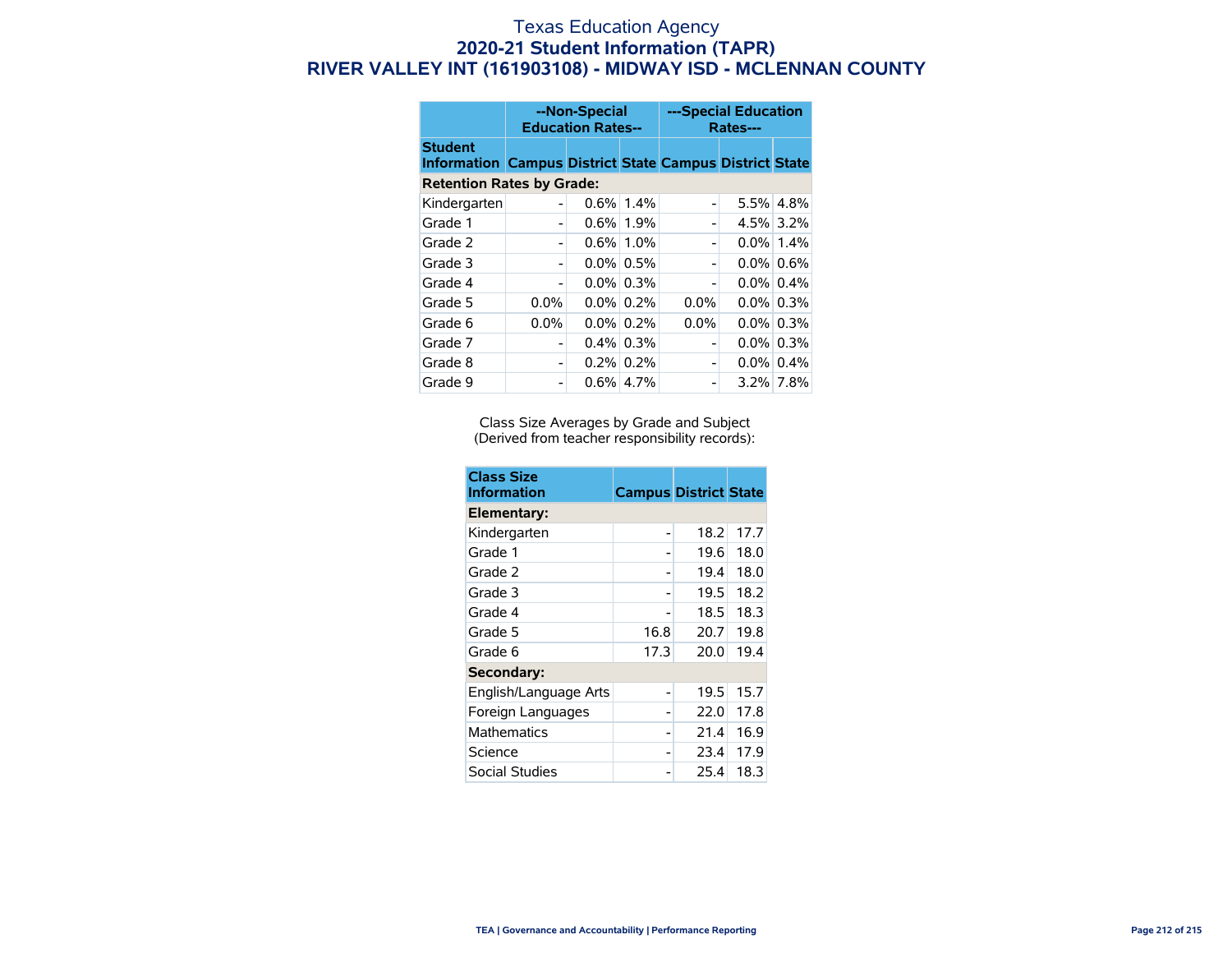## Texas Education Agency **2020-21 Staff Information (TAPR) RIVER VALLEY INT (161903108) - MIDWAY ISD - MCLENNAN COUNTY**

|                                               | --------- Campus ---------            |        |        |               |
|-----------------------------------------------|---------------------------------------|--------|--------|---------------|
| <b>Staff Information</b>                      | <b>Count/Average Percent District</b> |        |        | <b>State</b>  |
|                                               |                                       |        |        |               |
| <b>Total Staff</b>                            | 58.9                                  | 100.0% | 100.0% | 100.0%        |
|                                               |                                       |        |        |               |
| Professional Staff:                           | 49.1                                  | 83.5%  | 66.7%  | 64.3%         |
| <b>Teachers</b>                               | 40.9                                  | 69.5%  | 49.4%  | 49.6%         |
| Professional Support                          | 5.9                                   | 10.1%  | 13.1%  | 10.6%         |
| Campus Administration (School Leadership)     | 2.3                                   | 3.9%   | 2.7%   | 3.0%          |
| <b>Educational Aides:</b>                     | 9.7                                   | 16.5%  | 11.1%  | 10.6%         |
| <b>Librarians and Counselors (Headcount):</b> |                                       |        |        |               |
| <b>Full-time Librarians</b>                   | 1.0                                   | n/a    | 9.0    | 4,290.0       |
| Part-time Librarians                          | 0.0                                   | n/a    | 1.0    | 582.0         |
| <b>Full-time Counselors</b>                   | 1.0                                   | n/a    |        | 23.0 13,211.0 |
| <b>Part-time Counselors</b>                   | 2.0                                   | n/a    | 2.0    | 1,126.0       |
|                                               |                                       |        |        |               |
| <b>Total Minority Staff:</b>                  | 6.8                                   | 11.5%  | 19.1%  | 51.5%         |
| <b>Teachers by Ethnicity:</b>                 |                                       |        |        |               |
| African American                              | 0.0                                   | 0.0%   | 2.6%   | 11.1%         |
| Hispanic                                      | 2.8                                   | 6.8%   | 6.8%   | 28.4%         |
| White                                         | 38.1                                  | 93.2%  | 89.6%  | 56.9%         |
| American Indian                               | 0.0                                   | 0.0%   | 0.2%   | 0.3%          |
| Asian                                         | 0.0                                   | 0.0%   | 0.7%   | 1.8%          |
| Pacific Islander                              | 0.0                                   | 0.0%   | 0.0%   | 0.2%          |
| Two or More Races                             | 0.0                                   | 0.0%   | 0.2%   | 1.2%          |
| <b>Teachers by Sex:</b>                       |                                       |        |        |               |
| Males                                         | 5.9                                   | 14.4%  | 20.3%  | 23.8%         |
| Females                                       | 35.0                                  | 85.6%  | 79.7%  | 76.2%         |
| <b>Teachers by Highest Degree Held:</b>       |                                       |        |        |               |
| No Degree                                     | 0.0                                   | 0.0%   | 0.0%   | 1.2%          |
| <b>Bachelors</b>                              | 34.6                                  | 84.5%  | 71.2%  | 73.0%         |
| <b>Masters</b>                                | 6.3                                   | 15.5%  | 27.9%  | 25.0%         |
| Doctorate                                     | 0.0                                   | 0.0%   | 0.9%   | 0.7%          |
| <b>Teachers by Years of Experience:</b>       |                                       |        |        |               |
| <b>Beginning Teachers</b>                     | 0.9                                   | 2.2%   | 2.7%   | 6.7%          |
| 1-5 Years Experience                          | 8.6                                   | 21.0%  | 25.2%  | 27.8%         |
| 6-10 Years Experience                         | 8.1                                   | 19.7%  | 24.3%  | 20.3%         |
| 11-20 Years Experience                        | 9.6                                   | 23.6%  | 27.5%  | 29.1%         |
| 21-30 Years Experience                        | 11.2                                  | 27.4%  | 16.1%  | 13.0%         |
| Over 30 Years Experience                      | 2.5                                   | 6.1%   | 4.2%   | 3.1%          |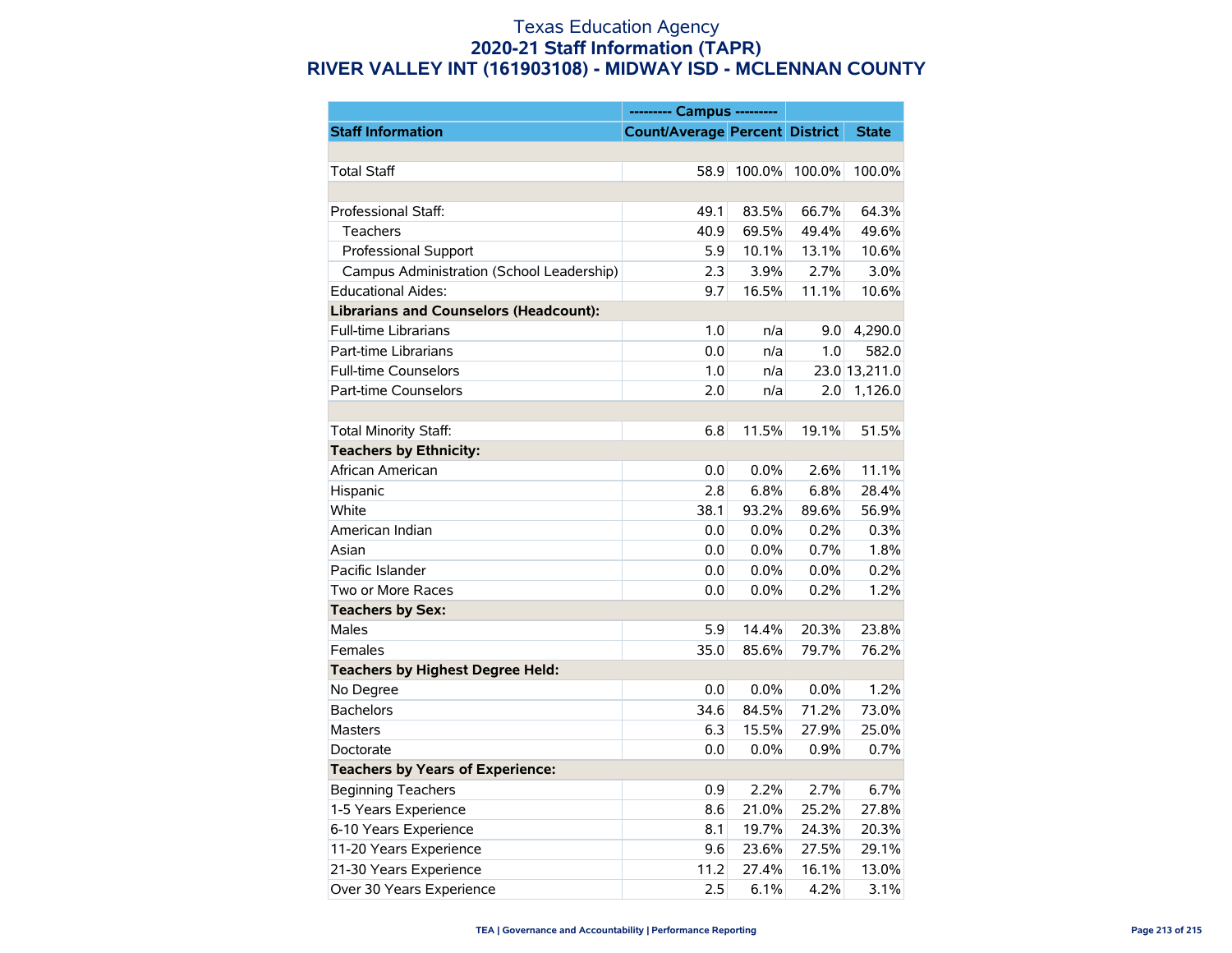## Texas Education Agency **2020-21 Staff Information (TAPR) RIVER VALLEY INT (161903108) - MIDWAY ISD - MCLENNAN COUNTY**

|                                | --------- Campus ---------           |      |  |  |
|--------------------------------|--------------------------------------|------|--|--|
| <b>Staff Information</b>       | Count/Average Percent District State |      |  |  |
|                                |                                      |      |  |  |
| Number of Students per Teacher | 13.6<br>15.0<br>n/a                  | 14.5 |  |  |

| <b>Staff Information</b>                                             | <b>Campus</b> | <b>District</b> | <b>State</b> |  |  |  |
|----------------------------------------------------------------------|---------------|-----------------|--------------|--|--|--|
| <b>Experience of Campus Leadership:</b>                              |               |                 |              |  |  |  |
| Average Years Experience of Principals                               | 3.0           | 6.7             | 6.4          |  |  |  |
| Average Years Experience of Principals with District                 | 3.0           | 4.5             | 5.5          |  |  |  |
| Average Years Experience of Assistant Principals                     | 4.0           | 4.6             | 5.5          |  |  |  |
| Average Years Experience of Assistant Principals with District       | 3.0           | 3.6             | 4.8          |  |  |  |
|                                                                      |               |                 |              |  |  |  |
| Average Years Experience of Teachers:                                | 14.0          | 12.3            | 11.2         |  |  |  |
| Average Years Experience of Teachers with District:                  | 7.7           | 6.7             | 7.2          |  |  |  |
| Average Teacher Salary by Years of Experience (regular duties only): |               |                 |              |  |  |  |
| <b>Beginning Teachers</b>                                            | \$45,594      | \$45,993        | \$50,849     |  |  |  |
| 1-5 Years Experience                                                 | \$47,077      | \$47,599        | \$53,288     |  |  |  |
| 6-10 Years Experience                                                | \$49,281      | \$49,795        | \$56,282     |  |  |  |
| 11-20 Years Experience                                               | \$53,220      | \$53,613        | \$59,900     |  |  |  |
| 21-30 Years Experience                                               | \$58,905      | \$59,439        | \$64,637     |  |  |  |
| Over 30 Years Experience                                             | \$62,852      | \$61,375        | \$69,974     |  |  |  |
| Average Actual Salaries (regular duties only):                       |               |                 |              |  |  |  |
| <b>Teachers</b>                                                      | \$53,131      | \$52,223        | \$57,641     |  |  |  |
| Professional Support                                                 | \$63,414      | \$62,956        | \$68,030     |  |  |  |
| Campus Administration (School Leadership)                            | \$70,206      | \$75,347        | \$83,424     |  |  |  |
|                                                                      |               |                 |              |  |  |  |
| Instructional Staff Percent:                                         | n/a           | 66.3%           | 64.6%        |  |  |  |
|                                                                      |               |                 |              |  |  |  |
| Contracted Instructional Staff (not incl. above):                    | 0.0           | 0.0             | 5,731.4      |  |  |  |

|                                          | ----- Campus ----- |                         |         |              |
|------------------------------------------|--------------------|-------------------------|---------|--------------|
| <b>Program Information</b>               | <b>Count</b>       | <b>Percent District</b> |         | <b>State</b> |
| Teachers by Program (population served): |                    |                         |         |              |
| <b>Bilingual/ESL Education</b>           | 1.0                | 2.5%                    | 1.2%    | 6.2%         |
| Career and Technical Education           | 0.0                | 0.0%                    | 6.3%    | 5.1%         |
| Compensatory Education                   | 0.0                | $0.0\%$                 | 2.0%    | 2.8%         |
| Gifted and Talented Education            | 1.1                | 2.6%                    | $8.0\%$ | 1.8%         |
| <b>Regular Education</b>                 | 35.6               | 87.1%                   | 74.1%   | 71.0%        |
| <b>Special Education</b>                 | 3.2                | 7.8%                    | $8.4\%$ | 9.4%         |
| Other                                    | 0.0                | $0.0\%$                 | $0.0\%$ | 3.6%         |